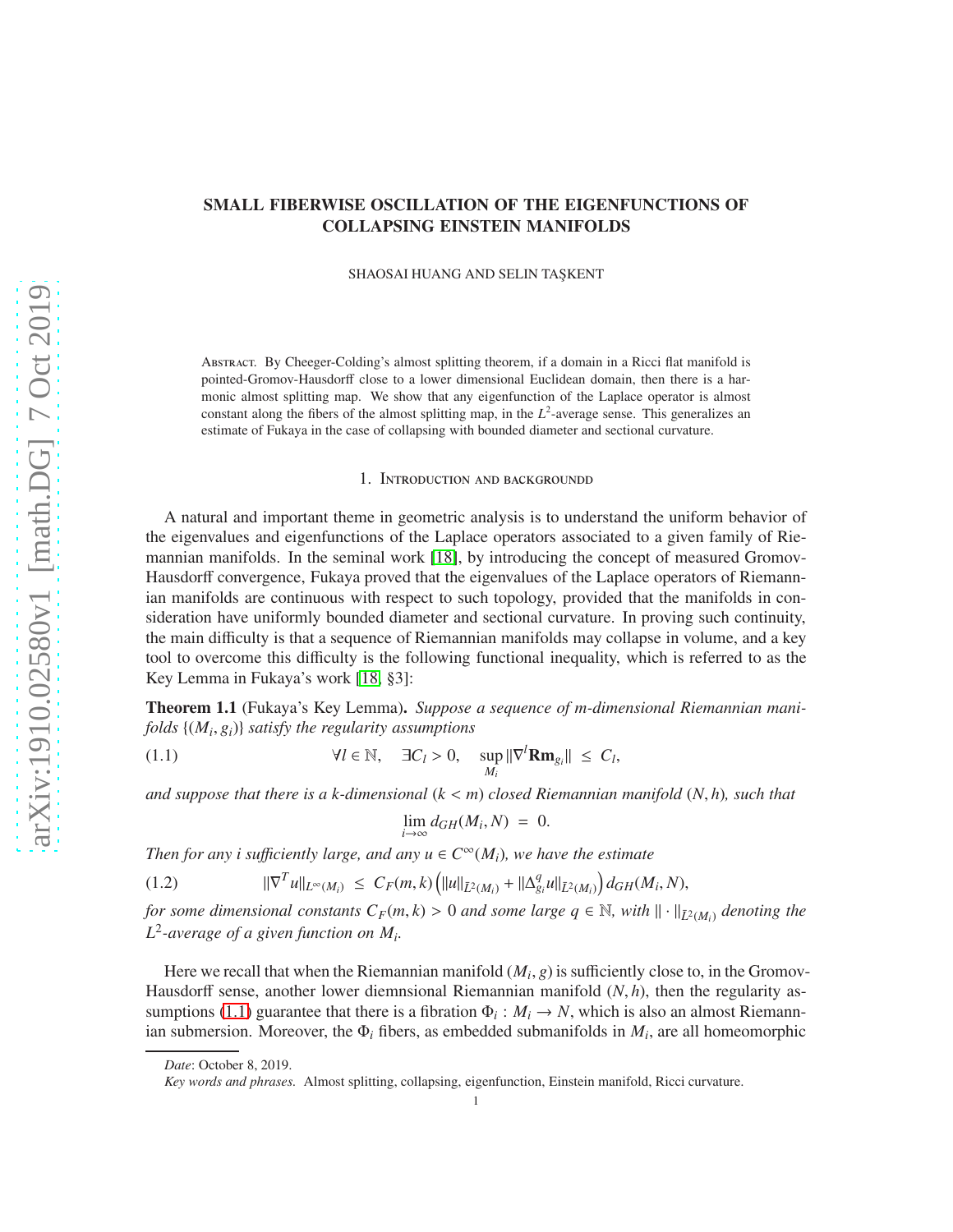to some infranil manifold. Here for any  $x \in M_i$ ,  $\nabla^T u(x) \in T_x \Phi_i^{-1}(\Phi_i(x))$  denotes the restriction of  $\nabla u(x)$  to the directions tangential to the fiber of  $\Phi_i$  through *x*.

Roughly speaking, Theorem [1.1](#page-0-1) tells that when a sequence of Riemannian manifolds collapses to a lower dimensional one with [\(1.1\)](#page-0-0) satisfied, then on those sufficiently collapsed ones in the sequence, any "*reasonable*" function behaves almost like constants along the fiber directions. In fact, besides playing a crucial rule in proving the continuity of the eigenvalues, the Key Lemma provides more information than needed: when the collapsing limit is a manifold, the eigenfunctions of the collapsing sequence converge in the  $C^1$ -sense (see [\[19,](#page-14-1) §3]), and this in turn helped prove that the collapsing limit can be embedded into a finite dimensional Euclidean space by heat kernel methods (see [\[19,](#page-14-1) §4]).

The curvature assumption  $(1.1)$  is crucial here — withouth this condition, we cannot expect any topological structure of *M<sup>i</sup>* relating to *N*, and Fukaya's proof heavily relies on the fact that the fibers are infranil manifolds: he worked locally on a tangent space of a point, on which the pullback metrics do not collapse, and the pull-back functions under consideration are locally periodic with shorter and shorter periods (see [\[18,](#page-14-0) §3]).

However, with many natural examples of Einstein manifolds collapsing to lower dimensional metric spaces without *a priori* curvature bounds — for instance, the collapsing of Ricci flat *K*3 surfaces constructed by Gross and Wilson [\[20\]](#page-14-2) and recently by Hein, Sun, Viaclovsky and Zhang [\[21\]](#page-15-0) — one wonders if there should be any sort of extension of Fukaya's Key Lemma to Einstein manifolds that are pointed Gromov-Hausdorff close to lower dimensional metric spaces at a given scale, *without* assuming [\(1.1\)](#page-0-0). To explain the basic setup in this situation, let us focus on a small piece of a very collapsed Riemannian manifold with almost non-negative Ricci curvature, and recall the following fundamental theorem due to Cheeger and Colding (see [\[7,](#page-14-3) Theorem 1.2] and [\[9,](#page-14-4) Lemma 1.21]):

<span id="page-1-0"></span>Theorem 1.2 (Cheeger-Colding's Almost Splitting Theorem). *Let* (*Mm*, *g*) *be a Riemannian manifold. There there exists*  $\varepsilon(m) > 0$  *and l(m)*  $> 10$  *to the following effect: suppose a geodesic lr-ball*  $B(p, lr) \subset M$  satisfies  $d_{GH}(B(p, lr), B^k(lr)) \leq \varepsilon r$  for some integer  $l > l(m)$  and some  $\varepsilon \in (0, \varepsilon(m))$ , *where B<sup>k</sup>* (*lr*) *denotes the k-Euclidean lr-ball centered at the origin, then there is a harmonic map*  $\Phi: B(p, 4r) \to \mathbb{R}^k$  such that

- (1)  $\Phi(B(p, 2r)) \subset B^k(2r)$ ;
- (2)  $\sup_{B(p, 2r)} |\nabla \Phi^a| \le C(m);$
- $\left|\langle \nabla \Phi^a, \nabla \Phi^b \rangle \delta^{ab} \right| \leq \Psi(\varepsilon, l^{-1}|m)$ ; and
- (4)  $\int_{B(p,2r)} |Hess_{\Phi}|^2 \leq \Psi(\varepsilon, l^{-1}|m)$ .

*for some*  $C(m) > 0$  *and*  $\Psi(\varepsilon, l^{-1}|m) > 0$ , with  $\Psi(\varepsilon, l^{-1}|m) \to 0$  *as*  $\varepsilon \to 0$  *and*  $l \to \infty$ . Here  $\delta^{ab}$ *denotes the Kronecker delta and*  $Φ<sup>a</sup>$  (*a* = 1, ...,*k*) *denotes a component function of the vector valued harmonic map* Φ*.*

When  $k < m$ , the map  $\Phi$  resembles, in a certain sense, the fibration in the case of collapsing with bounded sectional curvature. However, Φ is far from being even a topological fibration, since it may well have singular values. Considering each point  $x \in \Phi^{-1}(\mathcal{R})$ , with  $\mathcal{R} \subset \Phi(B(p, 2r))$  denoting the regular values of  $\Phi$ , we define for any function  $u \in C^{\infty}(B(p, 2r))$ , the vector  $\nabla^{T} u(x) \in T_xM$ as the part of  $\nabla u(x)$  tangential to the fiber  $\Phi^{-1}(\Phi(x))$ . In contrast to the case of collapsing with bounded curvature, even over the regular values of Φ, we have no information about the specific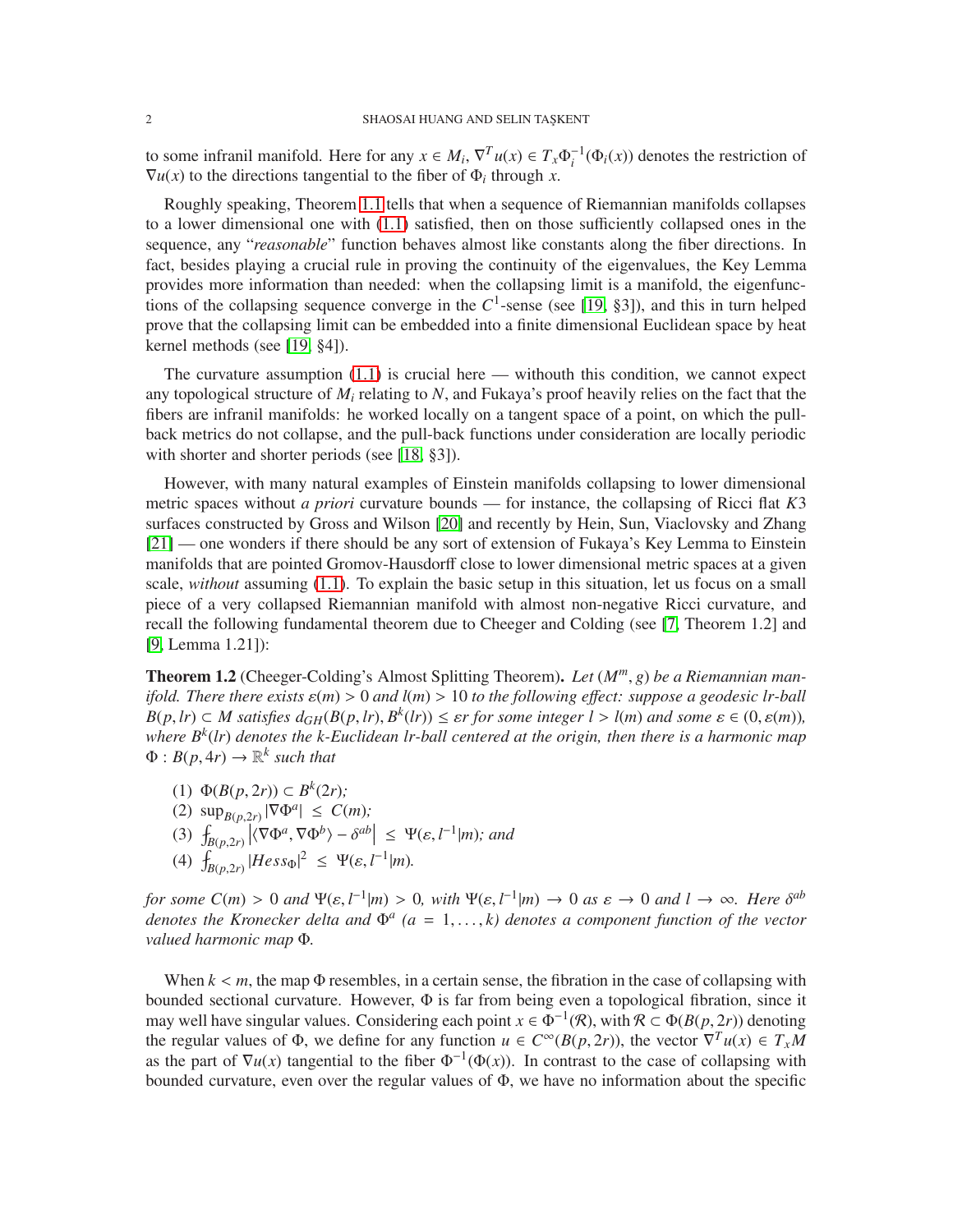structure of the fibers of  $\Phi$ , except their being closed and embedded submanifolds in  $B(p, 3r)$ . The purpose of this note is to show that even in this very rough case, there is still an analogue of Fukaya's Key Lemma:

<span id="page-2-0"></span>**Theorem 1.3** (Smallness of the Fiberwise Gradient  $L^2$ -Average). Let  $B(p, lr)$  be a geodesic ball *in an m-dimensional Ricci flat manifold, and suppose that*  $d_{GH}(B(p,lr), B^k(lr)) \leq \varepsilon r$  *for some*  $l > l(m)$  *and*  $r \in (0, \varepsilon(m))$ *, where*  $l(m), \varepsilon(m)$  *are positive dimensional constants determined by Theorem [1.2.](#page-1-0) Then for any*  $u \in C^\infty(B(p, 2r))$  *satisfying*  $\Delta u = \theta u$  *for some*  $\theta \in \mathbb{R}$ *, we have* 

<span id="page-2-1"></span>
$$
(1.3) \t\t\t r||\nabla^T u||_{\tilde{L}^2(B(p,r))} \leq C(m,k,\theta)||u||_{L^{\infty}(B(p,2r))}\left(\varepsilon^{\frac{1}{2}} + \Psi(\varepsilon, l^{-1}|m)\right).
$$

*Here the constant*  $C(m, k, \theta) > 0$  *is determined only by m, k and*  $\theta$ *, and*  $\|\cdot\|_{\bar{L}^2(B(p, 2r))}$  *denotes the*  $L^2$ -average of a function on  $B(p, 2r)$ .

*Remark* 1*.* Our estimate here only relies on the lower bound of the Ricci curvature. The Ricci flatness guarantees that the metric is real analytic, and the theorem still holds for any manifold with an *analytic* metric, whose Ricci curvature being bounnded below; see Theorem [3.3.](#page-12-0) Especially, this theorem works for Kähler manifolds with holomorphic bisectional curvature bounded below.

Notice that the definition of  $\nabla^T u$  is not canonical — it depends on the harmonic almost splitting map Φ. The same phenonmenon even occures in the case of collapsing with bounded curvature, where the fibration map also faces many choices, see [\[17\]](#page-14-5).

We would now like to mention our novelty in proving Theorem [1.3](#page-2-0) and briefly forcast the contents of the note. The conventional strategy in dealing with collapsing when [\(1.1\)](#page-0-0) is satisfied, is to pull the metric back to a local universal covering space, which approximately looks like a product, and Fukaya's proof of Theorem [1.1](#page-0-1) hinges upon this property. When [\(1.1\)](#page-0-0) is weakened to a mere Ricci curvature lower bound, while this strategy works in certain situations like controlling the fundamental group or understanding the infinitesimal behavior of the metric (see e.g.  $[26]$ ) and [\[23\]](#page-15-2)), it cannot lead us to the more delicate gradient estimate as [\(1.3\)](#page-2-1), without any extra assumption (like Ricci bounded covering geometry). This is mainly due to the lack of a fibration (or submersion) structure, as well as the absence of the structural information of the Φ fibers. We realize, however, that the specific structure of a  $\Phi$  fiber do not affect our estimate on the change of a function along the fiber — only size matters. Therefore, our main efforts are plunged into the immersion side of the picture: the regular fibers of the almost *submersion* Φ are compactly *embedded* submanifolds. In §2, we will investigate the variation of  $|\nabla^T u|^2$  along the dynamics driven by  $\nabla^T u$ , and obtain the estimate

$$
\left|\nabla^T u\right|^2 (\gamma_x(t)) \geq e^{-Ct} \left|\nabla^T u\right|^2 (x),
$$

where  $\gamma_x$  is the flow line of the vector field  $\nabla^T u$  along  $\Phi^{-1}(\Phi(x))$ , starting from *x* with  $\Phi(x) \in \mathcal{R}$ . On the other hand, for any  $t > 0$ ,  $\gamma_x(t)$  stays within  $\Phi^{-1}(\Phi(x))$ , so the *a priori* gradient estimate of *u* and the diameter bound diam( $\Phi^{-1}(\Phi(x)), g$ ) < 2 $\varepsilon r$  ensure that  $|u(x) - u(\gamma_x(t))|$  <  $C\varepsilon$ . Therefore,  $|\nabla^{T} u(x)|$  cannot be too large compared to  $\varepsilon$ , because integrating the above inequality with respect to *t* controls  $|\nabla^T u(x)|$  from above. In §3, this argument will be extended, in the *L*<sup>2</sup>-average sense, to *t* controis  $|V^*u|(x)$  from above. In §5, this argument will be extended, in the *L*-average sense, across all fibers of Φ, with the integral Jacobian and Hessian estimates porvided by Theorem [1.2.](#page-1-0) Here in the process of extension, we need the analyticity of the metric to ensure that the singular fibers have zero total measure.

The estimate in Theorem [1.3](#page-2-0) is an effective  $L^2$ -average gradient estimate rather than the original  $L^{\infty}$ -gradient estimate — replacing the pointwise estimates by the local  $L^2$ -average estimate as we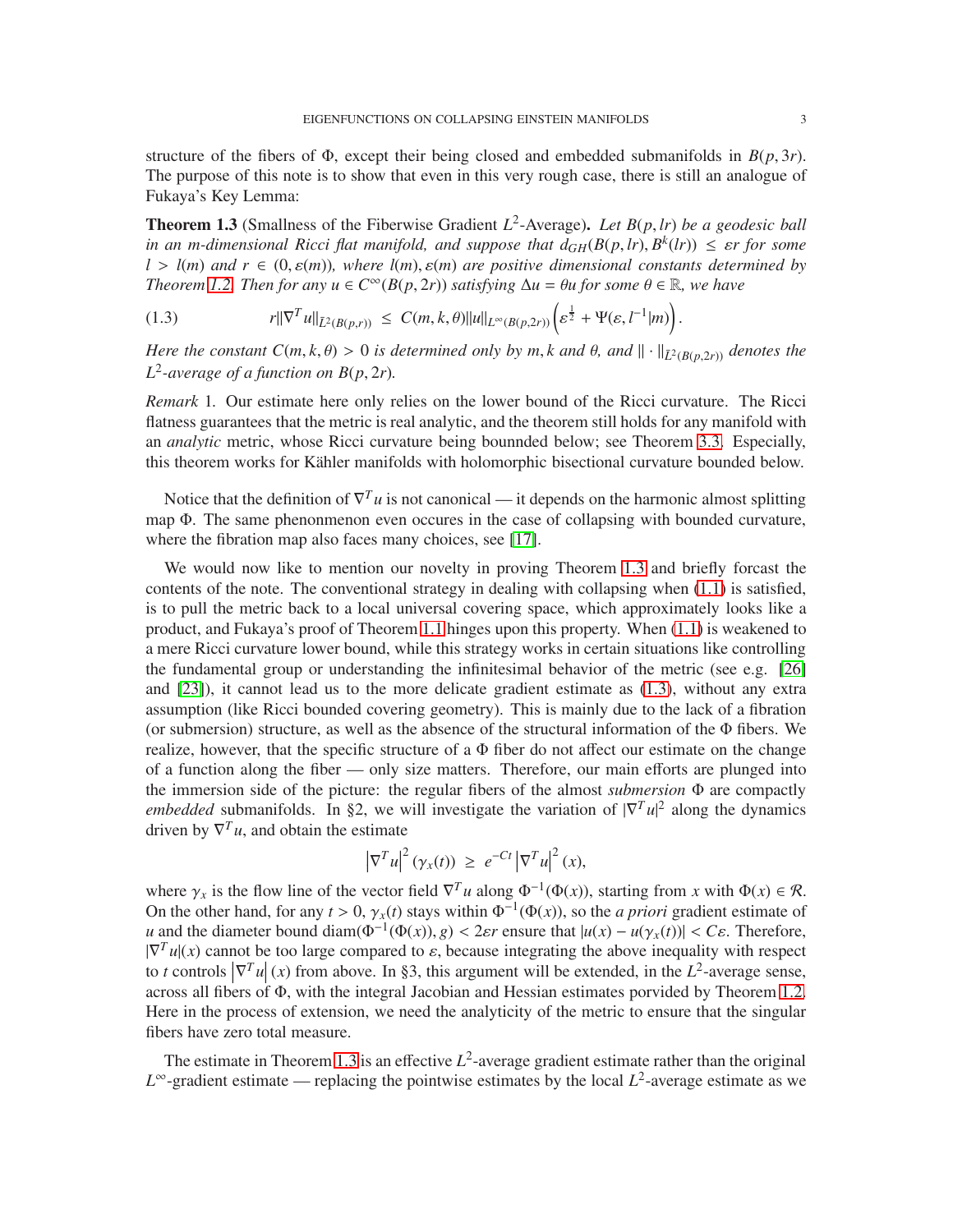change from sectional curvature bounds to the corresponding Ricci curvature bounds is a natural and necessary phenomenon ever since the early works of Colding on the local  $L^2$ -average esti-mates of the regularized angle and distance functions, see [\[11,](#page-14-6) [12,](#page-14-7) [13\]](#page-14-8). Such  $L^2$ -averative gradient estimates usually suffice to relate the metric measure properties of the collapsing manifolds with those of the collapsing limit spaces.

In [\[8\]](#page-14-9), Cheeger and Colding generalized Fukaya's eigenvalue continuity theorem to manifolds with only Ricci curvature lower bound, without referring to an analogue of Fukaya's Key Lemma, but we believe the *L* 2 -average tangential gradient estimate in Theorem [1.3](#page-2-0) may provide some new tool to sharpen our understanding of the collapsing limits. Let us mention one potential application of Theorem [1.3](#page-2-0) as an example: suppose a sequence of Einstein manifolds  $\{(M_i, g_i)\}\)$  of uniformly bounded diameters and Einstein constants Gromov-Hausdorff converges to a limit metric space  $(X, d)$  of lower diemsion (in the sense of [\[14,](#page-14-10) Theorem 1.12]), then by using a covering argument, as well as [\[8,](#page-14-9) Theorem 3.23], we can apply Theorem [1.3](#page-2-0) to show that the eigenfunctions converge to those on the limit in the  $H^1$ -sense (see [\[5\]](#page-14-11) and [\[8\]](#page-14-9)), whence the  $H^1$ -convergence of the related heat kernels (see [\[8,](#page-14-9) §6] and [\[15\]](#page-14-12)), and consequently, this will lead to an embedding theorem of  $(X, d)$  into the infinite dimensional Hilbert space  $L^2(X)$ , in view of the related arguments in [\[19\]](#page-14-1). Yet we will not put more details here, since the above mentioned  $H<sup>1</sup>$ -convergence and embedding results have recently been obtained by Ambrosio, Honda, Portegies and Tewodrose [\[3\]](#page-14-13) in more general settings. Their approach relies on the more abstract theory of *RCD*<sup>∗</sup>-spaces developed by Ambrosio, Gigli and Savaré, see [\[1,](#page-14-14) [2\]](#page-14-15); and this is in turn based on the Lott-Sturm-Villani characterization of the Ricci curvature lower bound via optimal transport, see[\[25,](#page-15-3) [28,](#page-15-4) [29\]](#page-15-5).

## 2. A priori estimate along the regular fibers

In this section we control the size of the tangential derivatives of a function on a regular fiber of Φ. Here we will overcome the main technical difficulty — the lack of a geometric structure of any regular fiber of  $\Phi$  — by investigated the dynamics driven by the tangential gradient vector fields along the regular fibers, only relying on the fact that they are small compactly embedded sub-manifolds.

Let  $\Phi : B(p, 4r) \to \mathbb{R}^k$  be given as in Theorem [1.2.](#page-1-0) Since we may assume that  $\Phi$  provides an  $\epsilon r$ -Gromov-Hausdorff approximation of  $B(p, 2r)$  to  $B^k(2r)$  (see [\[6,](#page-14-16) Lemma 9.16]), we have

<span id="page-3-0"></span>(2.1) 
$$
\forall \vec{v} \in \Phi(B(p, 4r)), \quad \text{diam}(\Phi^{-1}(\vec{v}), g) \leq 2\epsilon r.
$$

Moreover, let us denote the Jacobian matrix of Φ as

<span id="page-3-3"></span>(2.2) 
$$
\forall x \in B(p,r), \quad J_k(\nabla \Phi)(x) := \left[ \langle \nabla \Phi^a(x), \nabla \Phi^b(x) \rangle \right]_{k \times k},
$$

with  $\lambda(x)$  and  $\Lambda(x)$  denoting its least and largest eigenvalues, respectively.

For any smooth function *u* on  $B(p, 2r)$ , we now present the following *a priori* estimate of the tangential derivative in terms of  $\lambda$ ,  $\Lambda$ ,  $|Hess_u|$  and  $|Hess_{\Phi}|$ :

<span id="page-3-2"></span>**Lemma 2.1** (*A priori* estimate). *Fix r* ∈ (0, 1)*. Let*  $\vec{v}$  ∈  $\Phi(B(p, 2r)) \subset \mathbb{R}^k$  *be a regular value of*  $\Phi$ *, and we employ the following notations:*

<span id="page-3-1"></span>
$$
(2.3) \quad \lambda := \inf_{\Phi^{-1}(\vec{v})} \lambda(x), \quad \Lambda := \sup_{\Phi^{-1}(\vec{v})} \Lambda(x), \quad \text{and} \quad C_0 := \max_{1 \le b \le k} \sup_{\Phi^{-1}(\vec{v})} r^2 \left| \text{Hess}_{\Phi^b} \right|^2,
$$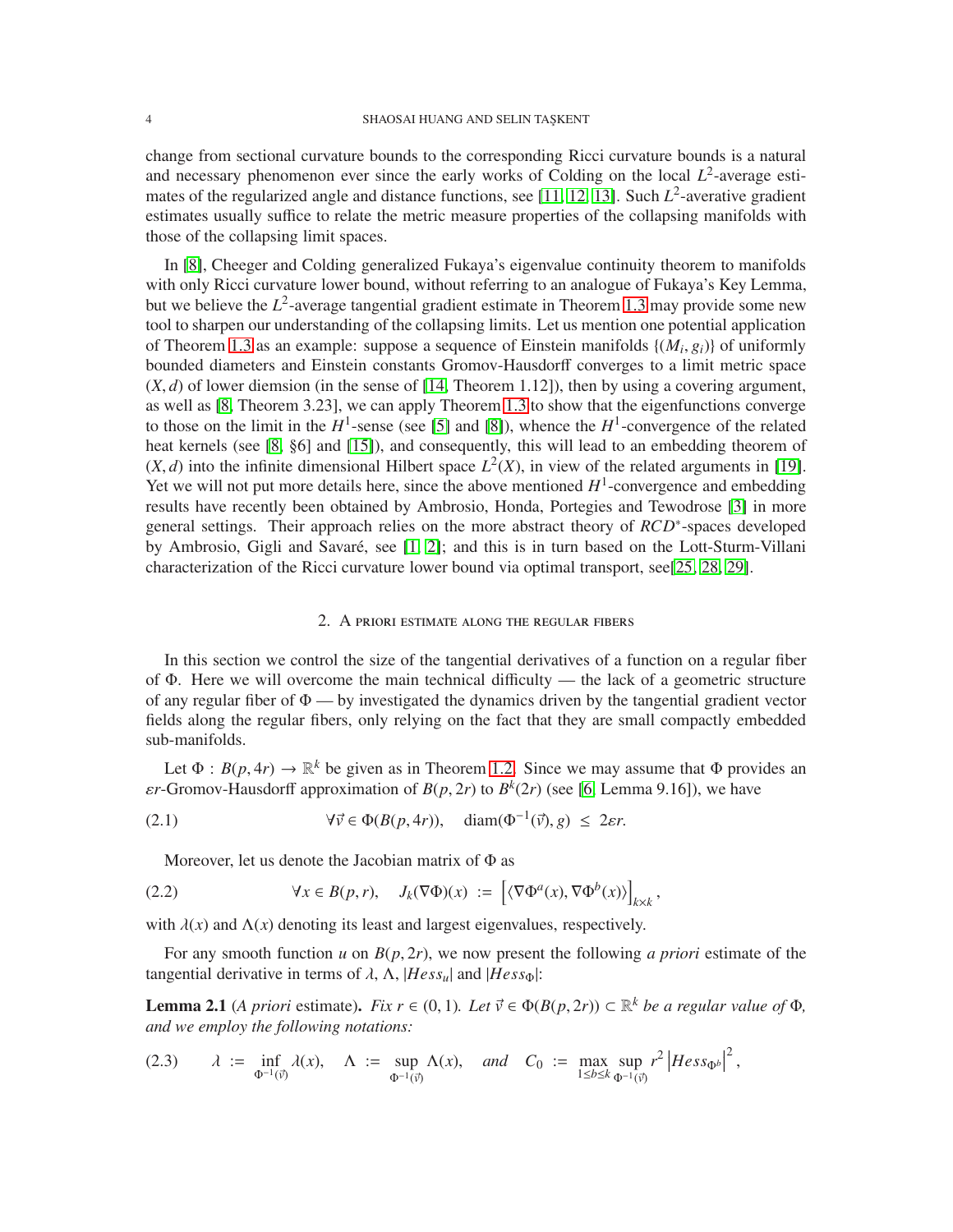*and*

<span id="page-4-1"></span>(2.4) 
$$
K := \sup_{B(\Phi^{-1}(\vec{v}), 2\epsilon r)} \left( r|\nabla u| + r^2 |Hess_u| \right).
$$

Let us also recall that  $\nabla^T u$  denotes the part of  $\nabla u$  tangential to  $\Phi^{-1}(\vec{v})$ , then

<span id="page-4-0"></span>(2.5) 
$$
\sup_{\Phi^{-1}(\vec{v})} r |\nabla^T u| \leq 2 \left( 1 + \lambda^{-1} \sqrt{\Lambda k} C_0 \right)^{\frac{1}{2}} K \sqrt{\varepsilon}.
$$

The basic idea in proving this lemma resembles that of the Key Lemma in [\[18,](#page-14-0) (4.3)]: with the Hessian bound of the given function, its gradient cannot alter too much within a small fiber; therefore the large gradient at one point will create a marked difference from nearby points, in terms of the value of the function; but this difference is in turn controlled by the uniform gradient bound and the size of the fiber. However, in [\[18,](#page-14-0) (4.3)], such difference is captured along a geodesic which is almost tangential to the fiber (by [\[17,](#page-14-5) Lemma 4-8]), whereas in our case, there is no such geometric structure available, and instead, we follow the flow lines of the tangential gradient fields to compute the difference.

*Proof.* For the given  $x \in \Phi^{-1}(\vec{v})$ , let us denote  $\sup_{\Phi^{-1}(\vec{v})} |\nabla^T u| = \delta_0$ . We may assume  $\delta_0 > 0$  since otherwise (2.5) is trivial otherwise [\(2.5\)](#page-4-0) is trivial.

Since  $\vec{v}$  is a regular value of  $\Phi$  and  $\Phi$  is continuous, we know that  $\Phi^{-1}(\vec{v})$  is a closed embedded submanifold of  $B(p, 3r)$  (see [\[30,](#page-15-6) Theorem 1.38]), and by [\(2.1\)](#page-3-0) we know that  $\Phi^{-1}(\vec{v})$  is compact, implying that  $\lambda > 0$ . Moreover, there exists some  $x \in \Phi^{-1}(\vec{v})$  such that  $\delta_0 = |\nabla^T u|(x)$ , and we could consider the integral summa  $u \in \nabla^T u$  initial value  $u \in \Phi^{-1}(\vec{v})$ . The summa  $u(x)$  is defined  $\begin{bmatrix} V \\ \vdots \end{bmatrix}$ could consider the integral curve  $\gamma_x$  of  $\nabla^T u$  with initial value  $x \in \Phi^{-1}(\vec{v})$ . The curve  $\gamma_x(t)$  is defined at least up to some small  $t > 0$ , and for any such  $t$  we have

$$
\frac{\mathrm{d}}{\mathrm{d}t} |\nabla^T u|^2 (\gamma_x(t)) = \nabla_{\nabla^T u} |\nabla^T u|^2 = 2 \langle \nabla_{\nabla^T u} \nabla^T u, \nabla^T u \rangle.
$$

We also notice that for any smooth vector fields *X* and *Y* tangential to  $\Phi^{-1}(\vec{v})$ ,

$$
\nabla_X \langle \nabla^T u, Y \rangle = \nabla_X \langle \nabla u, Y \rangle
$$
  
=  $Hess_u(X, Y) + \langle \nabla u, (\nabla_X Y)^T \rangle + \langle \nabla u, (\nabla_X Y)^{\perp} \rangle$   
=  $Hess_u(X, Y) + \langle \nabla^T u, \nabla_X Y \rangle - \sum_{a,b=1}^k J_k(\nabla \Phi)^{-1}_{ab} \langle \nabla u, \nabla \Phi^a \rangle \langle \nabla \Phi^b, \nabla_X Y \rangle$ ,

where  $(\nabla_X Y)^T$  and  $(\nabla_X Y)^{\perp}$  are respectively the parts of  $\nabla_X Y$  tangential and perpendicular to  $\Phi^{-1}(\vec{v})$ , and  $J_k(\nabla \Phi)^{-1}_{ab}$  is  $(a, b)$ -entry of the inverse of the Jacobian matrix of  $\Phi$ .

Notice that  $\langle \nabla \Phi^b, \nabla_X Y \rangle$  is the  $|\nabla \Phi^b|$  multiple of the second fundamental form of  $\Phi^{-1}(\vec{v})$  in the direction of <sup>∇</sup>Φ*<sup>b</sup>* , and we have

$$
\langle \nabla \Phi^b, \nabla_X Y \rangle = -Hess_{\Phi^b}(X, Y).
$$

Therefore we have

<span id="page-4-2"></span>(2.6)  
\n
$$
\langle \nabla_X (\nabla^T u), Y \rangle = \nabla_X \langle \nabla^T u, Y \rangle - \langle \nabla^T u, \nabla_X Y \rangle
$$
\n
$$
= Hess_u(X, Y) + \sum_{a,b=1}^k J_k(\nabla \Phi)^{-1}_{ab} \langle \nabla u, \nabla \Phi^a \rangle Hess_{\Phi^b}(X, Y),
$$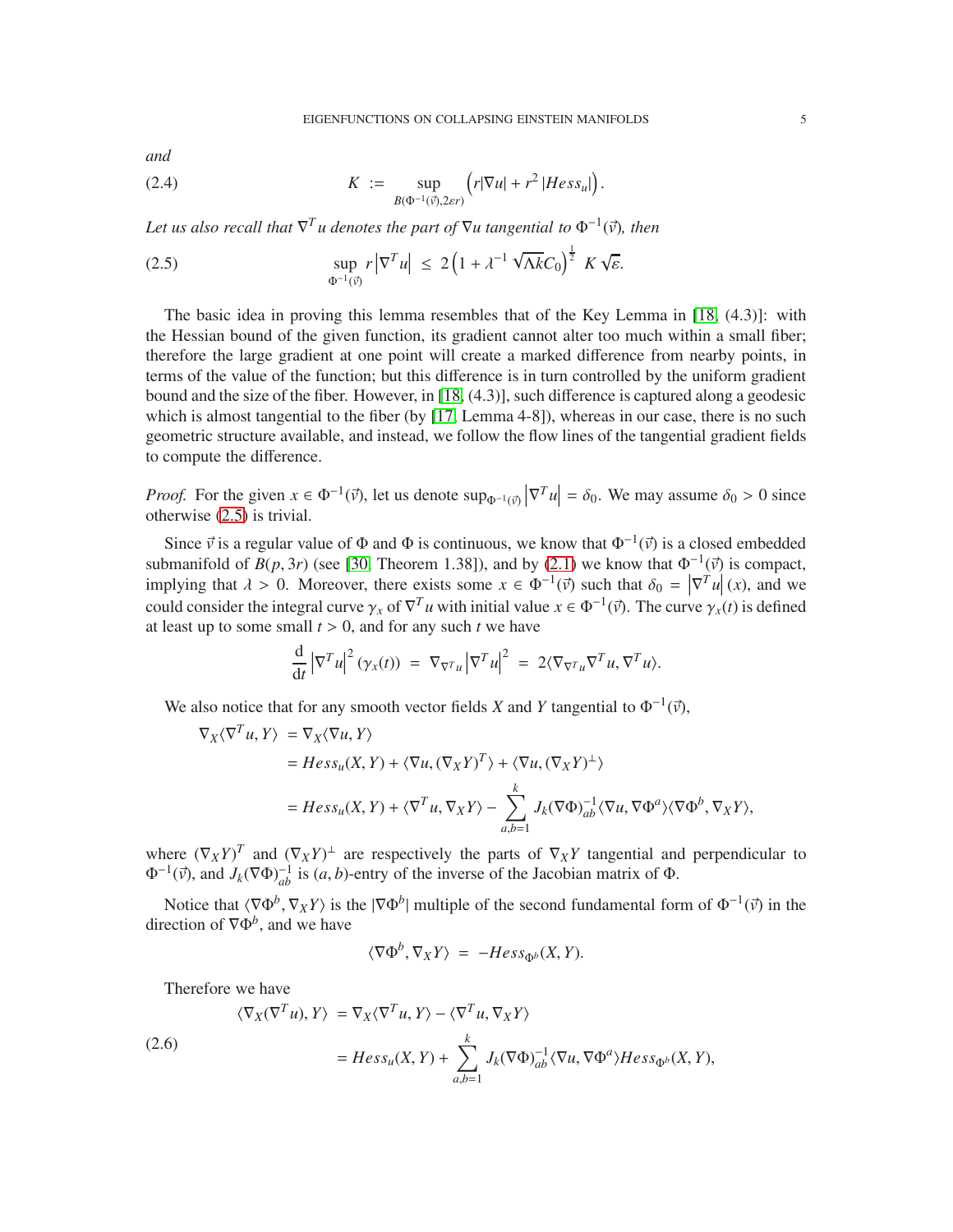and by [\(2.3\)](#page-3-1) we could estimate

$$
\left|\sum_{a,b=1}^k J_k(\nabla \Phi)^{-1}_{ab} \langle \nabla u, \nabla \Phi^a \rangle Hess_{\Phi^b}(X,Y)\right| \leq \lambda^{-1} \sqrt{\Lambda k} C_0 r^{-1} |\nabla u||X||Y|.
$$

Further considering [\(2.4\)](#page-4-1), we obtain from [\(2.6\)](#page-4-2) and the last inequality that

<span id="page-5-0"></span>(2.7) 
$$
\sup_{\Phi^{-1}(\vec{v})} |\nabla^{T}(\nabla^{T} u)| \leq (1 + \lambda^{-1} \sqrt{\Lambda k} C_{0}) K r^{-2}.
$$

Especially, for  $X = Y = \nabla^T u$ , since  $\gamma_x$  is the integral curve of  $\nabla^T u$ , we have

(2.8) 
$$
\left| \frac{\mathrm{d}}{\mathrm{d}t} \left| \nabla^T u \right|^2 (\gamma_x(t)) \right| \leq 2(1 + \lambda^{-1} \sqrt{\Lambda k} C_0) K r^{-2} \left| \nabla^T u \right|^2 (\gamma_x(t))
$$

whenever the curve  $\gamma_x(t)$  is defined up to  $t > 0$ .

Now integrating along  $\gamma_x$  up to the time  $t > 0$  when  $\gamma_x(t)$  remains being defined, we have

<span id="page-5-1"></span>(2.9) 
$$
\langle \nabla^T u, \dot{\gamma}_x(t) \rangle = \left| \nabla^T u \right|^2 (\gamma_x(t))
$$

$$
\geq e^{-2(1 + \lambda^{-1} \sqrt{\Lambda k} C_0) K r^{-2} t} \delta_0^2.
$$

This inequality tells that  $|\nabla^T u|^2 (\gamma_x(t))$  is always comparable to its initial value  $\delta_0^2$ , and it helps extend the the flow line  $\alpha(t)$  i.e. we have the following us extend the the flow line  $\gamma_x(t)$ , i.e. we have the following

<span id="page-5-2"></span>**Claim 2.2.**  $\gamma_x(t)$  *is defined for any t*  $\geq 0$ *.* 

*Proof of claim.* Clearly,  $\gamma_x(t)$  exists at least up to some small positive time. Now let *T* be the supremum of the extence time for  $\gamma_x(t)$  and assume, for the purpose of a contradiction argument, that  $T < \infty$ . For any sequence  $t_i \nearrow T$ , since  $\{\gamma_x(t_i)\} \subset \Phi^{-1}(\vec{v}) \in B(x, 3\varepsilon r)$  and  $\Phi$  is continuous, there exists some  $y \in \Phi^{-1}(\vec{v})$  and a subsequence, still denoted by  $\{\gamma_x(t_i)\}\)$ , such that  $\lim_{i\to\infty} d_M(\gamma_x(t_i), y) = 0.$ 

We need to show that the above convergence is also with respect to the intrinsic metric  $d_{\Phi^{-1}(\vec{v})}$ — this is because [\(2.7\)](#page-5-0) only provides a derivative control of  $\nabla^T u$  in the directions tangential to  $\Phi^{-1}(\vec{v})$ , and in order to apply this to guarantee that [\(2.9\)](#page-5-1) persists in taking limit, we need to show that the convergence  $\gamma_x(t_i) \to y$  actually takes place within the Riemannian manifold ( $\Phi^{-1}(\vec{v})$ ,  $g|_{\Phi}$ ), where *g*|<sub>Φ</sub> denotes the metric tensor *g* restricted to  $T\Phi^{-1}(\vec{v})$ .

To this end, we notice that since  $\vec{v}$  is a regular value of  $\Phi$ , there is a positive radius  $r_0 \leq \varepsilon r$ , such that the following conditions are satisfied for the geodesic ball  $B(y, r_0)$ :

- (a) there is a co-ordinate chart of  $B(y, r_0) \subset B(p, r)$  in which  $B(y, r_0) \cap \Phi^{-1}(\vec{v})$  is a single slice, see [\[30,](#page-15-6) Theorem 1.38];
- (b)  $B(y, r_0)$  is contained in a normal neightborhood of  $y$  especially, within  $B(y, r_0)$  the distance  $d_M(y, \cdot)$  is realized by the length of *g*-geodesic segments emanating from *y* and entirely contained in  $B(y, r_0)$ , see [\[16,](#page-14-17) Proposition 3.6].

Now regarding *y* as a point on the Riemannian manifold  $(\Phi^{-1}(\vec{v}), g|_{\Phi})$ , and let  $r_1 \le r_0$  be a radius such that  $B_{d_{\Phi^{-1}(v)}}(y, 2r_1)$  is contained in a normal neighborhood of *y* for *g*| $_{\Phi}$ . Now there is a radius  $r_2 \in (0, r_1)$  so that within  $B(y, r_2) \cap \Phi^{-1}(\vec{v})$ , the intrinsic distance  $d_{\Phi^{-1}(\vec{v})}(y, \cdot)$  is realized by the length of *g*| $_{\Phi}$ -geodesic segments emanating from *y* and staying within  $B_{d_{\Phi^{-1}(\vec{v})}}(y, r_1) \subset \Phi^{-1}(\vec{v})$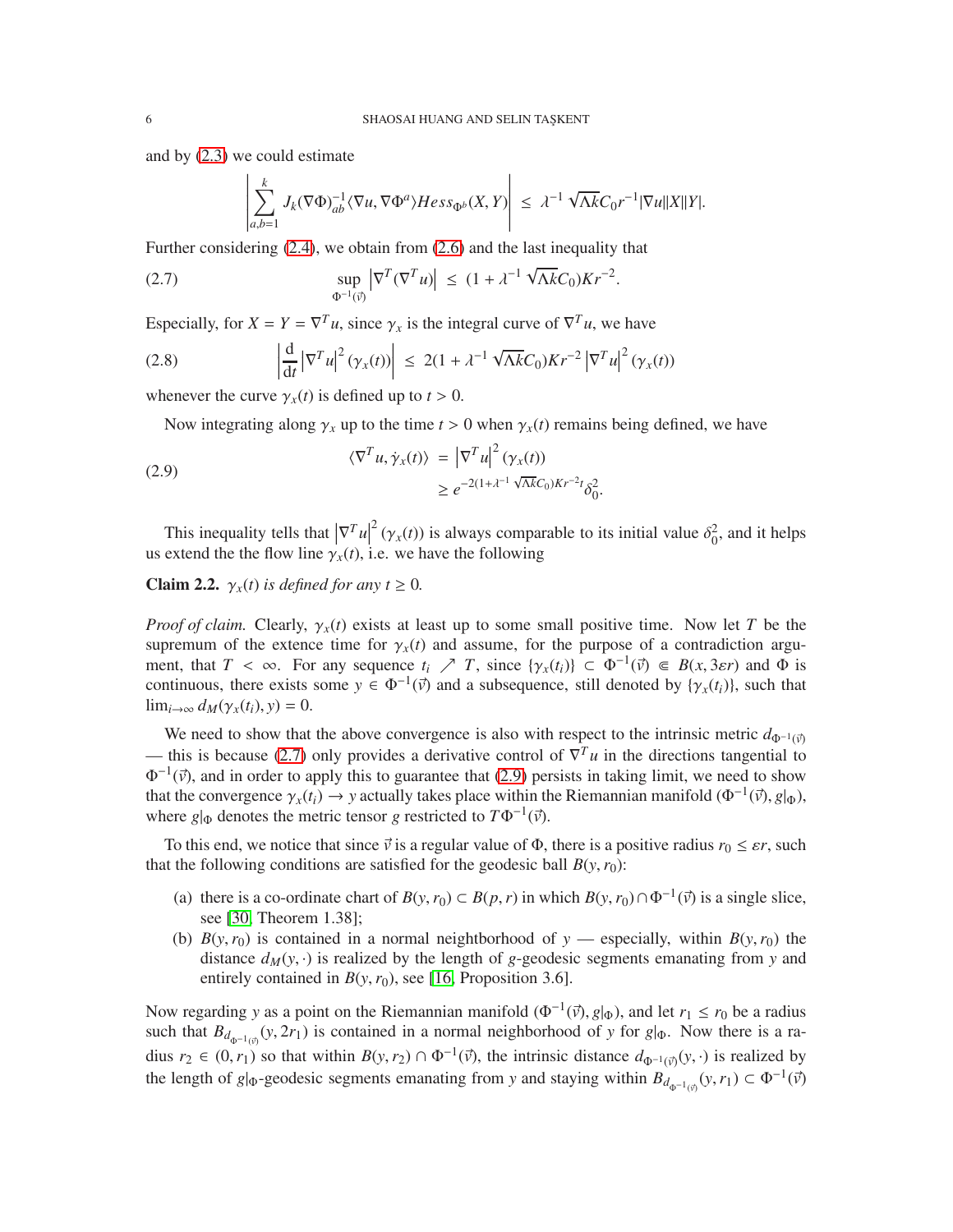entirely. Since under the local co-ordinate chart in (a) any such *g*|<sub>Φ</sub>-geodesic segment stays within the slice, we can obviously see that the intrinsic distance  $d_{\Phi^{-1}(\vec{v})}(y, \cdot)$  and the extrinsic distance  $d_M(y, \cdot)|_{\Phi^{-1}(\vec{v})}$  are comparable — up to a factor controlled by  $\|\Phi\|_{C^3(B(y, 4\epsilon r))}$ . Therefore, since each  $\gamma(t_i) \in \Phi^{-1}(\vec{v})$ , the convergence  $\lim_{i\to\infty} d_M(y, \gamma_x(t_i)) = 0$  is equivalent to the convergence  $\lim_{i\to\infty} d_{\Phi^{-1}(\vec{v})}(\gamma_x(t_i), y) = 0$ .

Now we see that [\(2.7\)](#page-5-0) and [\(2.9\)](#page-5-1) guarantee that  $\nabla^T u(\gamma(t_i)) \to \nabla^T u(\gamma)$  as  $i \to \infty$  in  $T\Phi^{-1}(\vec{\gamma})$ , and consequently  $|\nabla^T u|^2(y) \ge e^{-2(1+\lambda^{-1}\sqrt{\Lambda k}C_0)Kr^{-2}T}\delta_0^2 > 0$ ; on the other hand, since  $B(y, r_2) \cap \Phi^{-1}(\vec{v})$  is consequently  $|V^*u| \leq e^{-c_1t}$   $\cdots$   $|V^{**}u| \leq \sigma_0$  > 0; on the other hand, since  $B(y, r_2) \cap \Psi^{-1}(y)$  is a slice in  $B(y, r_1)$ , it is easy to see that we can smoothly extend  $\gamma_x$  beyond *T* with the initial value *y*, in the direction of  $\nabla^T u(y)$  — breaking the supposed supremum of the existence time.

Continuing our discussion, we could now integrate the inequality above for all  $t > 0$ :

<span id="page-6-0"></span>(2.10)  

$$
u(\gamma_x(t)) - u(x) = \int_0^t \langle \nabla u, \dot{\gamma}_x(s) \rangle ds
$$

$$
= \int_0^t \langle \nabla^T u, \dot{\gamma}_x(s) \rangle ds
$$

$$
\geq \frac{1 - e^{-2(1 + \lambda^{-1} \sqrt{\Lambda k} C_0)Kr^{-2}t}}{2(1 + \lambda^{-1} \sqrt{\Lambda k} C_0)Kr^{-2}} \delta_0^2.
$$

On the other hand, since  $\Phi^{-1}(\vec{v}) \subset B(x, 4\varepsilon r)$ , by [\(2.1\)](#page-3-0) and [\(2.4\)](#page-4-1) we see that

<span id="page-6-1"></span>(2.11) 
$$
\forall y, y' \in \Phi^{-1}(\vec{y}), \quad |u(y) - u(y')| \leq Kr^{-1}d_g(y, y') \leq 2Ke.
$$

Since  $\gamma_x$  is the integral curve of a vector field tangent to  $\Phi^{-1}(\vec{v})$ ,  $\gamma_x(t) \in \Phi^{-1}(\vec{v})$  for all  $t \ge 0$ , combining [\(2.10\)](#page-6-0) and [\(2.11\)](#page-6-1) we get the following upper bound for *t*:

<span id="page-6-2"></span>(2.12) 
$$
t \leq \frac{\ln \delta_0^2 - \ln \left( \delta_0^2 - 4(1 + \lambda^{-1} \sqrt{\Lambda k} C_0) K^2 \varepsilon r^{-2} \right)}{2(1 + \lambda^{-1} \sqrt{\Lambda k} C_0) K r^{-2}}.
$$

However, since we know [\(2.10\)](#page-6-0) is valid for all  $t \ge 0$ , the right-hand side of [\(2.12\)](#page-6-2) must be  $\infty$ , that is to say, we have

$$
\delta_0 \leq 2\left(1 + \lambda^{-1} \sqrt{\Lambda k} C_0\right)^{\frac{1}{2}} K \sqrt{\varepsilon} r^{-1}.
$$

This is the desired derivative bound.

<span id="page-6-3"></span>*Remark* 2. In the proof of the *a priori* estimate above, we notice that as long as  $B(p, 2r) \subset M$  as smooth manifolds, and  $\Phi : B(p, 2r) \to \mathbb{R}^k$  is a smooth map whose regular fibers are bounded in *B*(*p*, 2*r*), then the tangential flow lines of a  $C^2$  function *u* is always defined for any  $t > 0$  within a regular  $\Phi$ -fiber — this is guaranteed, via Claim [2.2,](#page-5-2) by the *local* bounds of  $J_k(\nabla \Phi)$ ,  $Hess_u$  and *Hess*<sub>Φ</sub> around the fiber, and such bounds are in turn guaranteed by the smoothness of *M* and Φ, and the compactness and regularity of the fiber in consideration. The key point is that we *do not* need to assume any uniform bound on  $J_k(\nabla \Phi)$ ,  $Hess_u$  or  $Hess_\Phi$  to conclude the long-time existence of the dynamics driven by  $\nabla^T u$  on any regular Φ-fiber, and therefore we are free to differentiate and integrate along the flows lines of  $\nabla^T u$ .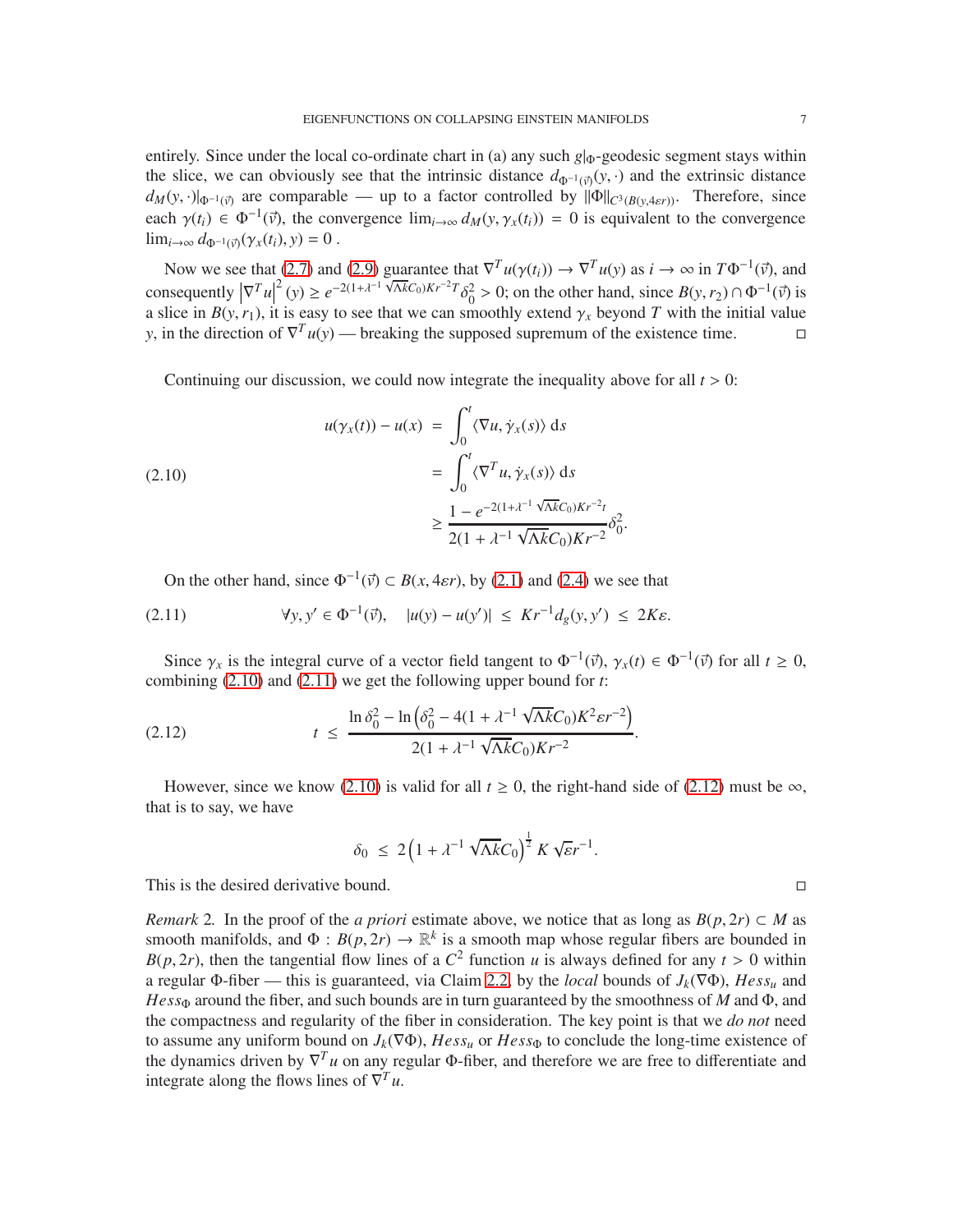## 8 SHAOSAI HUANG AND SELIN TAŞKENT

# 3. The  $L^2$ -Average gradient control of the tangential derivatives

In this section we prove our main estimate, Theorem [1.3.](#page-2-0) We will begin with extending the fiber-wise estimate in Lemma [2.1](#page-3-2) across all regular fibers of Φ. In fact, once we know the longtime existence of the flow lines of  $\nabla^T u$  on the regular fibers, an integral version of the argument employed in Lemma [2.1](#page-3-2) enables us to weaken the assumptions on  $|Hess<sub>u</sub>|$  and  $|Hess<sub>0</sub>|$  to more natural integral bounds:

<span id="page-7-4"></span>**Proposition 3.1** (Interior  $L^2$  estimate for the tangential gradients). *Fix*  $r \in (0, 1)$  *and*  $C_0 \in (0, 1)$ *. Let B*(*p*, 4*r*) ⊂ *M be a geodesic ball in a smooth m dimensional Riemannian manifold* (*M*, *g*)*. With the given*  $\Phi$  *defined on*  $B(p, 4r)$  *as before, assuming besides* [\(2.1\)](#page-3-0)*, that*  $u \in C^{\infty}(B(p, 2r))$  *satisfies* 

<span id="page-7-0"></span>(3.1) 
$$
\sup_{B(p,2r)} (|u|^2 + r^2 |\nabla u|^2) + r^4 \int_{B(p,2r)} |Hess_u|^2 \leq K^2,
$$

*and that* Φ *satisfies the estimates*

<span id="page-7-1"></span>(3.2) 
$$
\sup_{B(p,4r)} \max_{1 \le a \le k} |\nabla \Phi^a| \le 1 + C_0 \quad and \quad r^2 \sum_{b=1}^k \int_{B(p,4r)} |Hess_{\Phi^b}|^2 \le C_0^2,
$$

*then for*  $C_1 = C_1(C_0, k) = 8k^2(1 + C_0)^{k-1}$ , we have

<span id="page-7-3"></span>(3.3) 
$$
r^2 \int_{\Phi^{-1}(\mathcal{R})} |\nabla^T u|^2 |J_k(\nabla \Phi)| dV_g \leq C_1 |B(p,r)| K^2 \left(\sqrt{\varepsilon} + C_0\right),
$$

 $where |J_k(\nabla \Phi)| = \sqrt{\det J_k(\nabla \Phi)}$  is the Jacobian of the map  $\Phi$  (see [\(2.2\)](#page-3-3)), and  $R$  denotes the regular *values of*  $\Phi$  *in*  $\Phi(B(p, r - 4\varepsilon r))$ *.* 

*Proof.* First notice that since R consists of regular values of  $\Phi$  in  $\Phi(B(p, r - 4 \varepsilon r))$ , we must have  $\Phi^{-1}(\mathcal{R}) \subset B(p,r)$  by [\(2.1\)](#page-3-0). Moreover, each  $\Phi$ -fiber over  $\mathcal{R}$  is a compact, embedded sub-manifold of  $B(p, r)$ . By the observation just discussed in Remark [2,](#page-6-3) we know that the flow lines  $\gamma_x(t)$  of  $\nabla^T u$ , with initial values  $x \in \Phi^{-1}(\mathcal{R})$  exists for all  $t \ge 0$ . It is also clear that  $\Phi^{-1}(\mathcal{R})$ , as a union of regular Φ-fibers, each of which being invariant under the diffeomorphism (of the fiber) generated by  $\nabla^T u$ , is itself invariant under the evolution driven by  $\nabla^T u$ .

By  $(2.6)$  we could compute for any  $t > 0$  to see

<span id="page-7-2"></span>
$$
\frac{d}{dt} \int_{\Phi^{-1}(\mathcal{R})} \left( |\nabla^{T} u|^2 |J_k(\nabla \Phi)| \right) (\gamma_x(t)) dV_g(x)
$$
\n
$$
= \int_{\Phi^{-1}(\mathcal{R})} \left( \frac{d}{dt} |\nabla^{T} u|^2 |J_k(\nabla \Phi)| + |\nabla^{T} u|^2 \frac{d}{dt} |J_k(\nabla \Phi)| \right) (\gamma_x(t)) dV_g(x)
$$
\n
$$
= 2 \int_{\Phi^{-1}(\mathcal{R})} Hess_{u}(\dot{\gamma}_x(t), \dot{\gamma}_x(t)) |J_k(\nabla \Phi)| (\gamma_x(t)) dV_g(x)
$$
\n
$$
- 2 \sum_{a,b=1}^{k} \int_{\Phi^{-1}(\mathcal{R})} \left( J_k(\nabla \Phi)_{ab}^{-1} \langle \nabla \Phi^a, \nabla u \rangle Hess_{\Phi^b} (\nabla^{T} u, \nabla^{T} u) |J_k(\nabla \Phi)| \right) (\gamma_x(t)) dV_g(x)
$$
\n
$$
+ \sum_{a,b=1}^{k} \int_{\Phi^{-1}(\mathcal{R})} \left( |\nabla^{T} u|^2 J_k(\nabla \Phi)_{ab}^{-1} Hess_{\Phi^a} (\nabla^{T} u, \nabla \Phi^b) |J_k(\nabla \Phi)| \right) (\gamma_x(t)) dV_g(x).
$$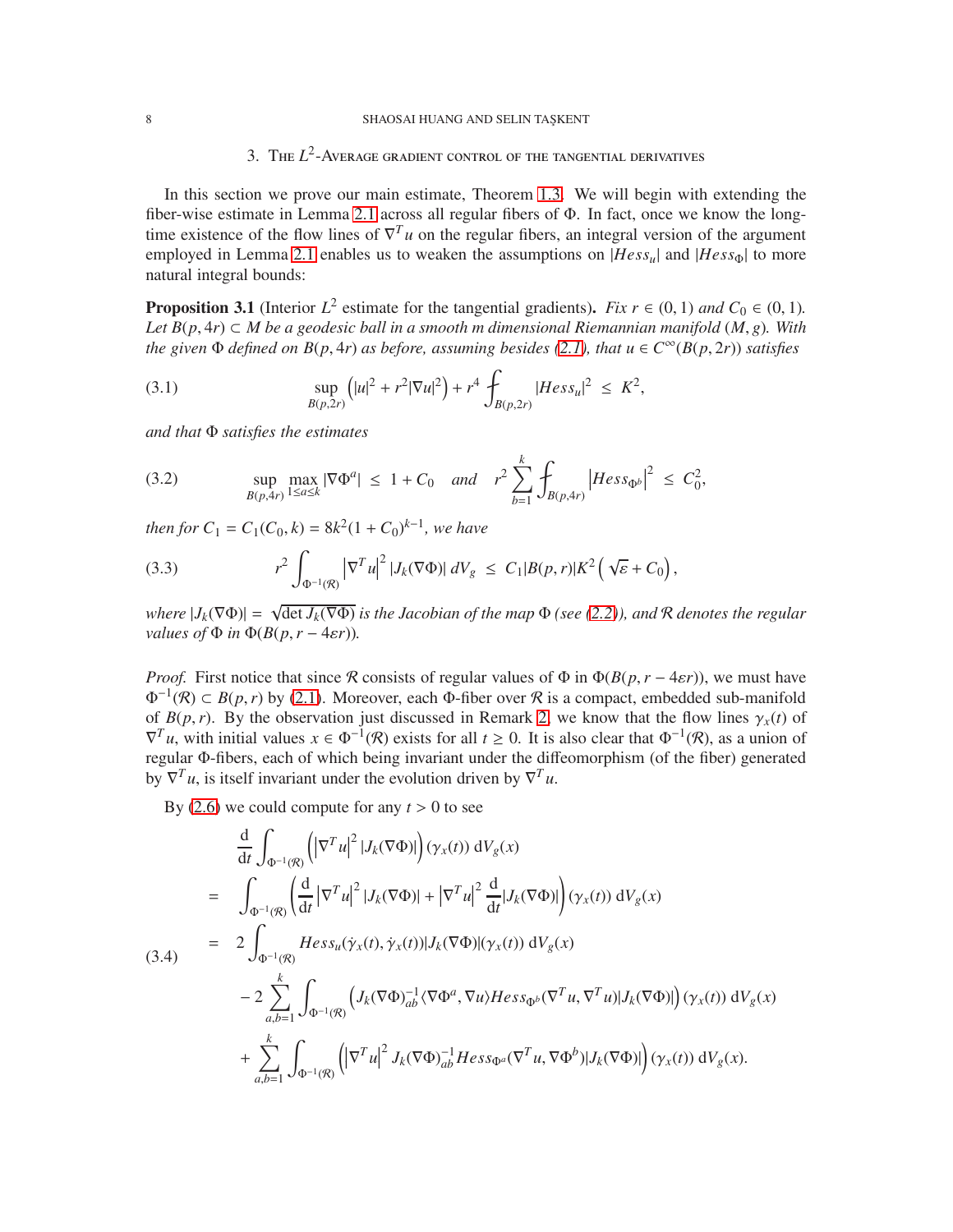In order to obtain a uniform estimate only depending on [\(3.1\)](#page-7-0) and [\(3.2\)](#page-7-1), we need to analyze the following (multi-) linear quantites

(3.5) 
$$
\begin{cases} F(\nabla u, \nabla^T u, \nabla^T u) := \sum_{a,b=1}^k J_k(\nabla \Phi)^{-1}_{ab} \langle \nabla \Phi^a, \nabla u \rangle Hess_{\Phi^b} (\nabla^T u, \nabla^T u) | J_k(\nabla \Phi) | \\ G(\nabla^T u) := \sum_{a,b=1}^k J_k(\nabla \Phi)^{-1}_{ab} Hess_{\Phi^a} (\nabla^T u, \nabla \Phi^b) | J_k(\nabla \Phi) | \end{cases}
$$

at each  $y = \gamma_x(t) \in \Phi^{-1}(\mathcal{R})$ . We will rely on the invariance of these sum under the orthogonal transformations.

To this end, fix some  $y = \gamma_x(t) \in \Phi^{-1}(\mathcal{R})$ , and let  $Q = [q_{ab}] \in O(k)$  be an orthogonal matrix that diagonalizes  $J_k(\nabla \Phi)(y)$ : the specific value of *Q* depends on  $y \in \Phi^{-1}(\mathcal{R})$  but *Q* is a *constant* matrix. We denote  $\phi^a = \sum_{b=1}^k q_{ab} \Phi^b$ , and  $\phi = [\phi^1, \dots, \phi^k]^i$  (the transpose of the row vector), then

$$
J_k(\nabla \phi) = \begin{bmatrix} \nabla \phi^1 \\ \vdots \\ \nabla \phi^k \end{bmatrix} \cdot [\nabla \phi^1, \dots, \nabla \phi^k] = Q \begin{bmatrix} \nabla \Phi^1 \\ \vdots \\ \nabla \Phi^k \end{bmatrix} \cdot [\nabla \Phi^1, \dots, \nabla \Phi^k] Q^t = Q J_k(\nabla \Phi) Q^t,
$$

where the dot " · " denotes the inner product of vector fields with respect to the metric tensor *g*. Notice that since Q is a constant matrix and each  $\phi^b$  is a constant linear combanition of  $\Phi^1,\ldots,\Phi^k$ , the covariant derivatives land directly on  $\Phi^1, \ldots, \Phi^k$  — besides  $\nabla \phi^a = \sum_{a=1}^k q_{ab} \nabla \Phi^b$ , we also have  $Hess_{\phi^a} = \sum_{b=1}^k q_{ab}Hess_{\Phi^b}$ .

Now suppose  $J_k(\nabla \phi)(y)$  has eigenvalues  $\lambda_1 \leq \lambda_2 \leq \ldots \leq \lambda_k$  on the diagonal, then for each  $a = 1, \ldots, k$ , we have  $\lambda_a = |\nabla \phi^a|^2(y)$ . With the notation  $c_a := \langle \nabla u, \frac{\nabla \phi^a}{|\nabla \phi^a|^2} \rangle$  $\frac{\nabla \phi^a}{|\nabla \phi^a|}$ , we see  $|c_a| \leq Kr^{-1}$ . Also | notice that by the invariance of the determinant, we have det  $J_k(\nabla \Phi) = \det J_k(\nabla \phi) = \lambda_1 \lambda_2 \cdots \lambda_k$ . Now by orthogonality of *Q* we can compute

$$
\sum_{a,b=1}^{k} J_k(\nabla \Phi)_{ab}^{-1} \langle \nabla \Phi^a, \nabla u \rangle Hess_{\Phi^b}(\nabla^T u, \nabla^T u) | J_k(\nabla \Phi)|
$$
\n
$$
= [ \langle \nabla \Phi^1, \nabla u \rangle, \dots, \langle \nabla \Phi^k, \nabla u \rangle] Q^t \begin{bmatrix} \lambda_1^{-1} & & & \\ & \ddots & & \\ & & \lambda_k^{-1} \end{bmatrix} Q \begin{bmatrix} Hess_{\Phi^1}(\nabla^T u, \nabla^T u) \\ \vdots \\ Hess_{\Phi^k}(\nabla^T u, \nabla^T u) \end{bmatrix} \sqrt{\lambda_1 \cdots \lambda_k}
$$
\n(3.6)\n
$$
= [ \langle \nabla \phi^1, \nabla u \rangle, \dots, \langle \nabla \phi^k, \nabla u \rangle ] \begin{bmatrix} \lambda_1^{-1} & & \\ & \ddots & \\ & & \lambda_k^{-1} \end{bmatrix} \begin{bmatrix} Hess_{\phi^1}(\nabla^T u, \nabla^T u) \\ \vdots \\ Hess_{\phi^k}(\nabla^T u, \nabla^T u) \end{bmatrix} \sqrt{\lambda_1 \cdots \lambda_k}
$$
\n
$$
= \sum_{a=1}^{k} c_a \lambda_a^{-\frac{1}{2}} Hess_{\phi^a}(\nabla^T u, \nabla^T u) \sqrt{\lambda_1 \cdots \lambda_k}
$$
\n
$$
= \sum_{a=1}^{k} c_a Hess_{\phi^a}(\nabla^T u, \nabla^T u) \prod_{b \neq a} \lambda_b^{\frac{1}{2}}.
$$

To estimate the last line above, we notice that all terms come with a *positive* power of  $\lambda_1, \ldots, \lambda_k$ this is crucial for us, as we *do not* have any uniformly positive lower bound of  $\lambda_1$  when  $y \in \Phi^{-1}(\mathcal{R})$ varies. We will also rely on the assumption [\(3.2\)](#page-7-1), the linearity of taking covariant derivatives, as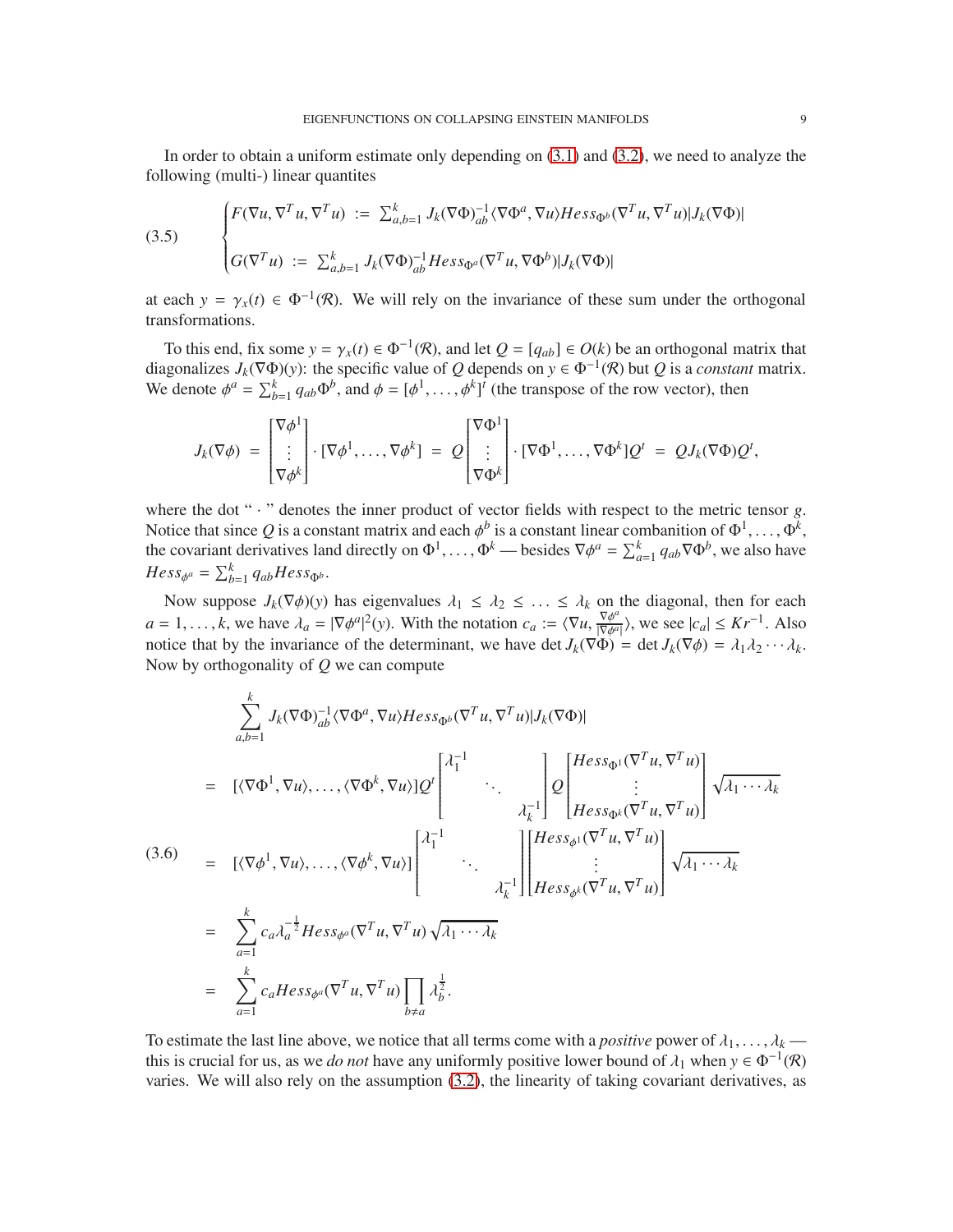well as the fact that  $Q \in O(k)$  to see that for each  $a = 1, \ldots, k$ ,

$$
\lambda_a^{\frac{1}{2}} = |\nabla \phi^a|(y) \le \max_{1 \le b \le k} |\nabla \Phi^b|(y) \le 1 + C_0 \quad \text{and} \quad \left| \text{Hess}_{\phi^a}\right|(y) \le \max_{1 \le b \le k} \left| \text{Hess}_{\Phi^b}\right|(y).
$$

Notice that the right-hand sides of the above inequalities are independent of the specific matrix  $Q \in O(k)$ , and they are also independent of the choice of  $y \in \Phi^{-1}(\mathcal{R})$  — we obtain the following *uniform* estimate across  $\Phi^{-1}(\mathcal{R})$ :

<span id="page-9-0"></span>(3.7) 
$$
\left| F(\nabla u, \nabla^T u, \nabla^T u) \right| \leq k(1 + C_0)^{k-1} K^3 r^{-3} \sum_{b=1}^k \left| Hess_{\Phi^b} \right|.
$$

In the same setting as above, we have at  $y \in \Phi^{-1}(\mathcal{R})$  the matrix  $Q = [q_{ab}] \in O(k)$  to help compute

(3.8)  
\n
$$
\sum_{a,b=1}^{k} J(\nabla \Phi)_{ab}^{-1} Hess_{\Phi^a} (\nabla^T u, \nabla \Phi^b) |J_k(\nabla \Phi)|
$$
\n
$$
= \sum_{a,b=1}^{k} \sum_{c=1}^{k} q_{ca} \lambda_c^{-1} q_{cb} Hess_{\Phi^a} (\nabla^T u, \nabla \Phi^b) \sqrt{\lambda_1 \cdots \lambda_k}
$$
\n
$$
= \sum_{a=1}^{k} \lambda_a^{-\frac{1}{2}} Hess_{\Phi^a} (\nabla^T u, \nabla \phi^a) \prod_{b \neq a} \lambda_b^{\frac{1}{2}},
$$

and therefore by  $\lambda_a^{-\frac{1}{2}} |\nabla \phi^a| = 1$  we could estimate as before to see

<span id="page-9-1"></span>(3.9) 
$$
\left| G(\nabla^T u) \right| \leq k(1+C_0)^{k-1} K r^{-1} \sum_{b=1}^k \left| Hess_{\Phi^b} \right|,
$$

as an estimate holds *uniformly* across  $\Phi^{-1}(\mathcal{R})$ .

Recalling [\(3.4\)](#page-7-2), we could now control the integral by integrating the above estimates [\(3.7\)](#page-9-0) and [\(3.9\)](#page-9-1) across  $\Phi^{-1}(\mathcal{R})$  as following:

<span id="page-9-2"></span>
$$
\frac{d}{dt} \int_{\Phi^{-1}(\mathcal{R})} \left( \left| \nabla^{T} u \right|^{2} |J_{k}(\nabla \Phi)| \right) (\gamma_{x}(t)) \, dV_{g}(x)
$$
\n
$$
\geq -2(1+C_{0})^{k} K^{2} r^{-2} \int_{\Phi^{-1}(\mathcal{R})} |Hess_{u}| (\gamma_{x}(t)) \, dV_{g}(x)
$$
\n
$$
-3k(1+C_{0})^{k-1} K^{3} r^{-3} \int_{\Phi^{-1}(\mathcal{R})} \sum_{b=1}^{k} \left| Hess_{\Phi^{b}} \right| (\gamma_{x}(t)) \, dV_{g}(x).
$$

To bound the last two integrals, we notice that  $\Phi^{-1}(\mathcal{R})$  is invariant under the flow of  $\nabla^T u$ , meaning that these integrals are the same as the ones in [\(3.1\)](#page-7-0) and [\(3.2\)](#page-7-1), restricted on the subset  $\Phi^{-1}(\mathcal{R})$ . Therefore we arrive at the following lower bound:

$$
(3.11) \qquad \frac{\mathrm{d}}{\mathrm{d}t} \int_{\Phi^{-1}(\mathcal{R})} \left( \left| \nabla^T u \right|^2 |J_k(\nabla \Phi)| \right) (\gamma_x(t)) \, \mathrm{d}V_g(x) \ \geq \ -4k^2 (1+C_0)^k |B(p,r)| K^3 r^{-4}.
$$

1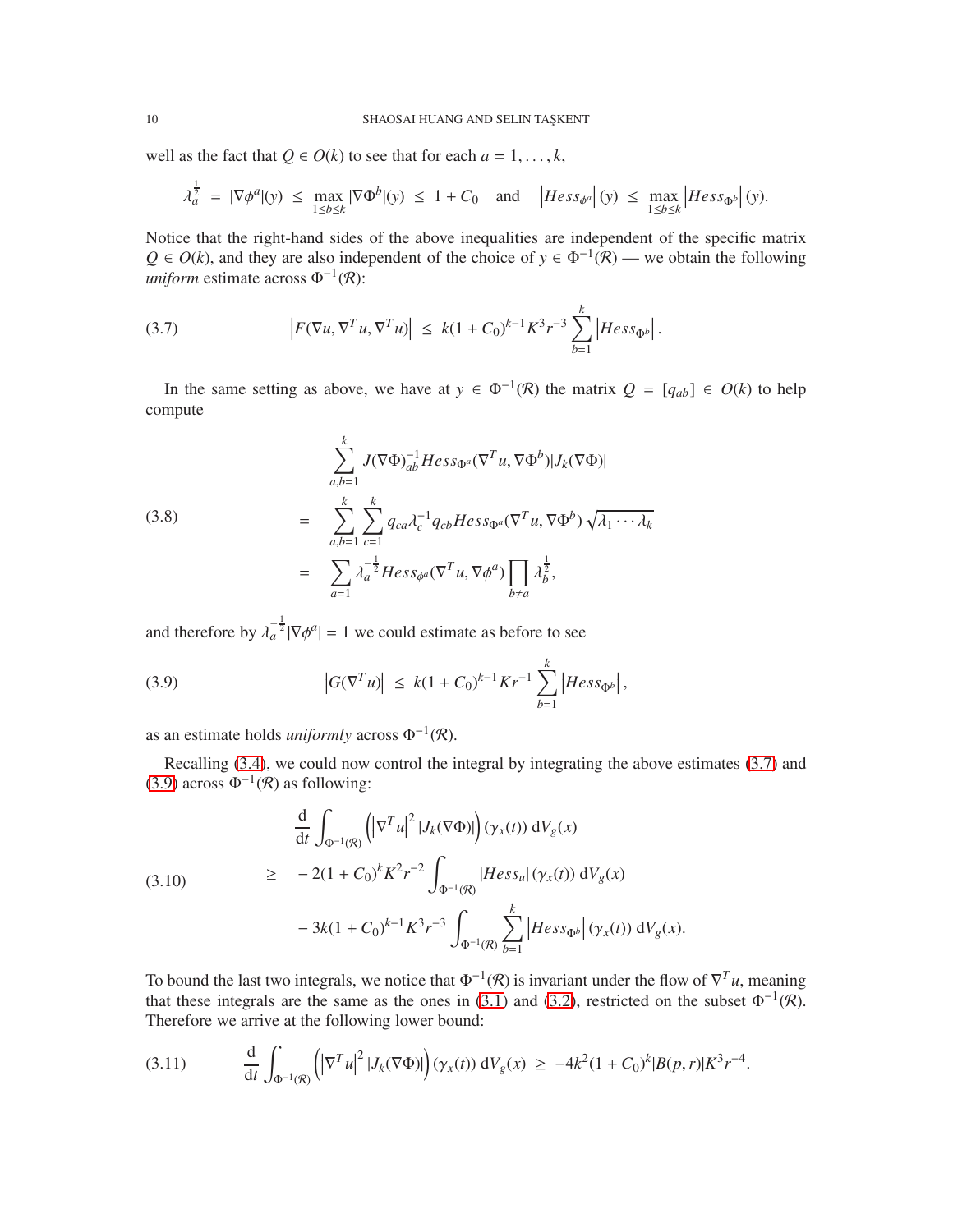Integrating the above inequality in  $t$ , we see for any  $t > 0$  fixed,

<span id="page-10-0"></span>(3.12) 
$$
\int_{\Phi^{-1}(\mathcal{R})} \left( \left| \nabla^{T} u \right|^{2} |J_{k}(\nabla \Phi)| \right) (\gamma_{x}(t)) \, \mathrm{d}V_{g}(x) \newline \geq \int_{\Phi^{-1}(\mathcal{R})} \left| \nabla^{T} u \right|^{2} (x) |J_{k}(\nabla \Phi)| (x) \, \mathrm{d}V_{g}(x) - 4k^{2} (1 + C_{0})^{k} |B(p, r)| K^{3} r^{-4} t.
$$

Now we computate the variation of  $\int u|J_k(\nabla \Phi)|$  driven by  $\nabla^T u$ :

<span id="page-10-2"></span>(3.13)  

$$
\frac{d}{dt} \int_{\Phi^{-1}(\mathcal{R})} (u|J_k(\nabla \Phi)|) (\gamma_x(t)) dV_g(x)
$$

$$
= \int_{\Phi^{-1}(\mathcal{R})} (|\nabla^T u|^2 |J_k(\nabla \Phi)| + uG(\nabla^T u) ) (\gamma_x(t)) dV_g(x)
$$

and by [\(3.1\)](#page-7-0), [\(3.2\)](#page-7-1), [\(3.9\)](#page-9-1) and [\(3.12\)](#page-10-0) we can estimate

$$
\frac{d}{dt} \int_{\Phi^{-1}(\mathcal{R})} (u|J_k(\nabla \Phi)|) (\gamma_x(t)) dV_g(x)
$$
\n
$$
\geq \int_{\Phi^{-1}(\mathcal{R})} |\nabla^T u|^2 (x)| J_k(\nabla \Phi)| (x) dV_g(x) - 4k^2 (1 + C_0)^k |B(p, r)| K^3 r^{-4} t
$$
\n(3.14)\n
$$
-k(1 + C_0)^{k-1} K r^{-1} \int_{\Phi^{-1}(\mathcal{R})} u \sum_{b=1}^k |Hess_{\Phi^b}| (\gamma_x(t)) dV_g(x)
$$
\n
$$
\geq \int_{\Phi^{-1}(\mathcal{R})} |\nabla^T u|^2 (x)| J_k(\nabla \Phi)| (x) dV_g(x) - 4k^2 (1 + C_0)^k |B(p, r)| K^3 r^{-4} t
$$
\n
$$
-k^2 (1 + C_0)^{k-1} |B(p, r)| K^2 C_0 r^{-2}.
$$

Integrating the last inequality in *t* once again we see for any  $t > 0$ ,

<span id="page-10-1"></span>
$$
\int_{\Phi^{-1}(\mathcal{R})} (u|J_k(\nabla \Phi)|) (\gamma_x(t)) \, dV_g(x) - \int_{\Phi^{-1}(\mathcal{R})} u(x)|J_k(\nabla \Phi)|(x) \, dV_g(x)
$$
\n
$$
\geq t \int_{\Phi^{-1}(\mathcal{R})} |\nabla^T u|^2(x)|J_k(\nabla \Phi)|(x) \, dV_g(x) - 2k^2 (1 + C_0)^k |B(p, r)| K^3 r^{-4} t^2
$$
\n
$$
-k^2 (1 + C_0)^{k-1} |B(p, r)| K^2 C_0 r^{-2} t.
$$

On the other hand, by the uniform gradient controls [\(3.1\)](#page-7-0) and [\(3.2\)](#page-7-1), we have  $|\nabla^T u| \leq Kr^{-1}$ and  $|J_k(\nabla \Phi)| \leq (1+C_0)^k$  on  $\Phi^{-1}(\mathcal{R})$ , and by the small fiber assumption [\(2.1\)](#page-3-0), we know that  $d_g(\gamma_x(t), \gamma_x(0)) \le 2\varepsilon r$  for any  $t > 0$  and initial value  $x \in \Phi^{-1}(\mathcal{R})$ . Therefore

$$
\forall x \in \Phi^{-1}(\mathcal{R}), \ \forall t > 0, \quad |u(\gamma_x(t)) - u(x)||J(\nabla \Phi)(\gamma_x(t)) \le 2(1+C_0)^k K\varepsilon.
$$

Moreover, since for any smooth curve  $\gamma$ , we have

$$
\left| \nabla_{\dot{\gamma}} |J_k(\nabla \Phi) | \right| \ = \ |G(\dot{\gamma})| \ \leq \ k (1 + C_0)^{k-1} |\dot{\gamma}| \sum_{b=1}^k \left| Hess_{\Phi^b} \right|,
$$

which is obtained following the same path leading to  $(3.9)$ . Now fixing some  $t > 0$ , we see that almost every pair of points  $(x, \gamma_x(t))$  with  $x \in \Phi^{-1}(\mathcal{R})$  could be connected by a unique minimal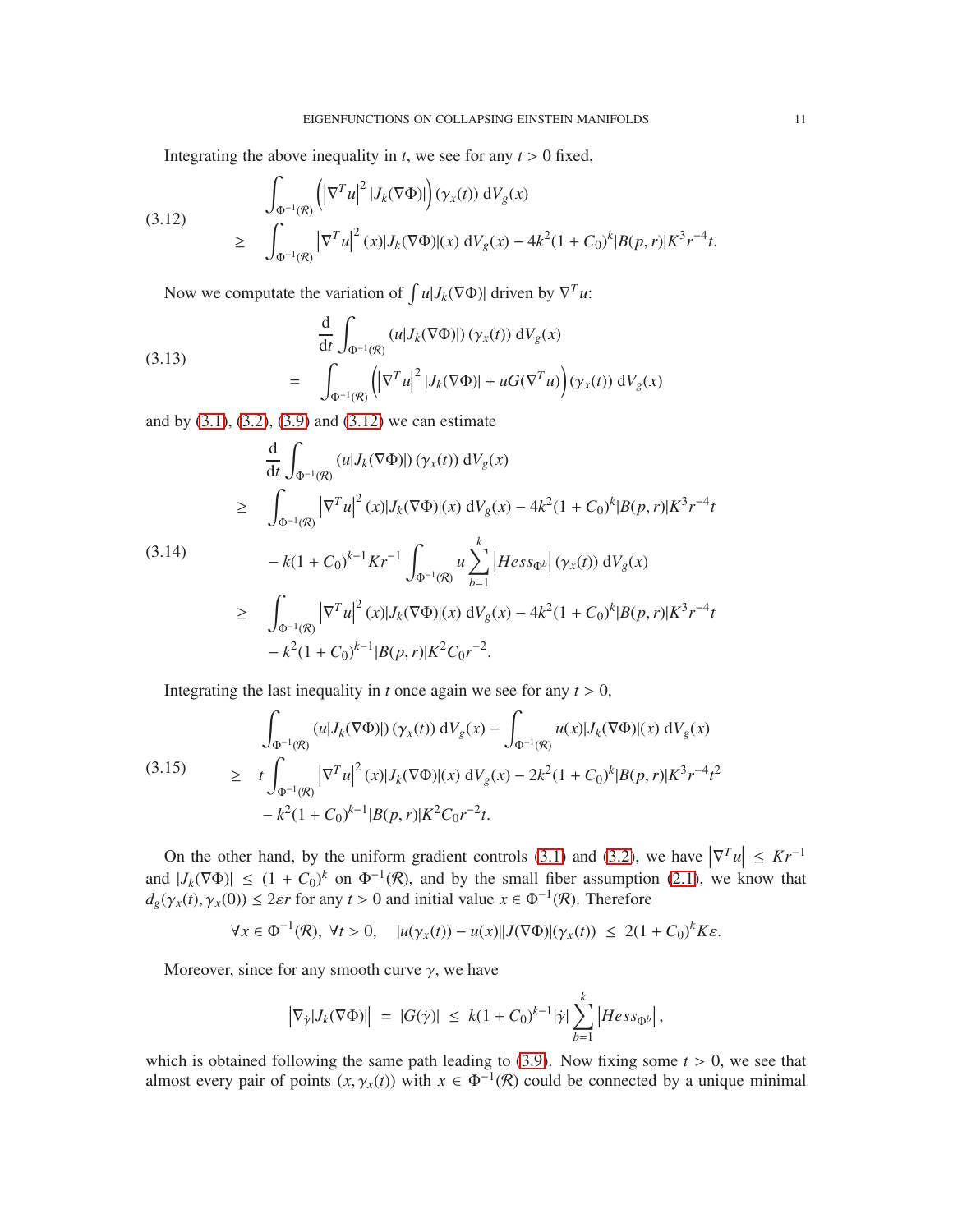geodesic  $\sigma_{x, \gamma_x(t)}$  of speed  $d(x, \gamma_x(t))$ , whose image is entirely contained in  $B(p, r)$ . Therefore, integrating the inequality

$$
||J_k(\nabla \Phi)|(\gamma_x(t)) - |J_k(\nabla \Phi)|(x)| \leq k(1+C_0)^{k-1} d(x, \gamma_x(t)) \sum_{b=1}^k \int_0^1 |Hess_{\Phi^b}| (\sigma_{x, \gamma_x(t)}(s)) ds
$$

in  $x \in \Phi^{-1}(\mathcal{R})$ , we see that

$$
\int_{\Phi^{-1}(\mathcal{R})} ||J_k(\nabla \Phi)|(\gamma_x(t)) - |J_k(\nabla \Phi)|(x) || dV_g(x)
$$
\n
$$
\leq 2\varepsilon r k (1 + C_0)^{k-1} \sum_{b=1}^k \int_{B(p,r)} |Hess_{\Phi^b}|
$$
\n
$$
\leq 2\varepsilon k (1 + C_0)^k |B(p,r)|.
$$

Combining the above estimates we see for and fixed *t* > 0 that

<span id="page-11-0"></span>(3.16) 
$$
\left| \int_{\Phi^{-1}(\mathcal{R})} (u | J_k(\nabla \Phi) |) (\gamma_x(t)) dV_g(x) - \int_{\Phi^{-1}(\mathcal{R})} u(x) | J_k(\nabla \Phi) |(x) dV_g(x) \right|
$$
  
 
$$
\leq 4k(1 + C_0)^k |B(p, r)| K \varepsilon.
$$

Now recalling the previous lower bound [\(3.15\)](#page-10-1), we obtain the following estimate for any  $t \ge 0$ :

$$
\int_{\Phi^{-1}(\mathcal{R})} |\nabla^T u|^2 |J_k(\nabla \Phi)| \, \mathrm{d} V_g
$$
\n
$$
\leq (4t^{-1} \varepsilon + 2tK^2 r^{-4}) k^2 (1 + C_0)^k |B(p, r)| K + k^2 (1 + C_0)^{k-1} |B(p, r)| K^2 C_0 r^{-2}.
$$

Now choosing  $t = \sqrt{\varepsilon} K^{-1} r^2$ , we immediately have

$$
r^2 \int_{\Phi^{-1}(\mathcal{R})} \left| \nabla^T u \right|^2 |J_k(\nabla \Phi)| \, \mathrm{d}V_g \, \leq \, 16k^2 (1+C_0)^{k-1} |B(p,r)| K^2 \left( \sqrt{\varepsilon} + C_0 \right),
$$

whence the desired estimate [\(3.3\)](#page-7-3).  $\Box$ 

*Remark* 3. It is necessary to integrate against  $|J_k(\nabla \Phi)|$  in [\(3.3\)](#page-7-3), and this is in correspondence with the measured Gromov-Hausdorff convergence.

*Remark* 4. The lack of a uniform positive lower bound of  $\lambda$  is also a crucial problem even in the non-collapsing setting, see especially the Transformation Thoerem of Cheeger and Naber [\[9,](#page-14-4) Theorem 1.32], which is the major technical input of [\[9\]](#page-14-4) towards their solution of the Codimension Four Conjecture. The invariance of the canonical quantities related to  $J_k(\nabla \Phi)$ , under the action of the orthogonal group, has also been explored in [\[24\]](#page-15-7) to understand the asymptotic behavior of  $|J_k(\nabla \Phi)|$  on complete non-compact manifolds with non-negative Ricci curvature.

In order to apply our previous estimate in Proposition [3.1,](#page-7-4) we will extend the domain of integral across the singular fibers of Φ, while still end up with the same estimates. As discussed in the introduction, the situation we consider is a (volume) collapsing sequence of *m* dimensional Riemannian manifolds with a uniform Ricci curvature lower bound.

Besides the desired estimates in Theorem [1.2](#page-1-0) that the  $\Psi(\varepsilon)$ -splitting map  $\Phi$  satisfies, one key property is that  $\Phi$  is actually a *harmonic map*. If the domain of  $\Phi$  is containted in an Einstein manifold, then around any point we could write down the equations  $\Delta_g \Phi^a = 0$  ( $a = 1, \ldots, k$ )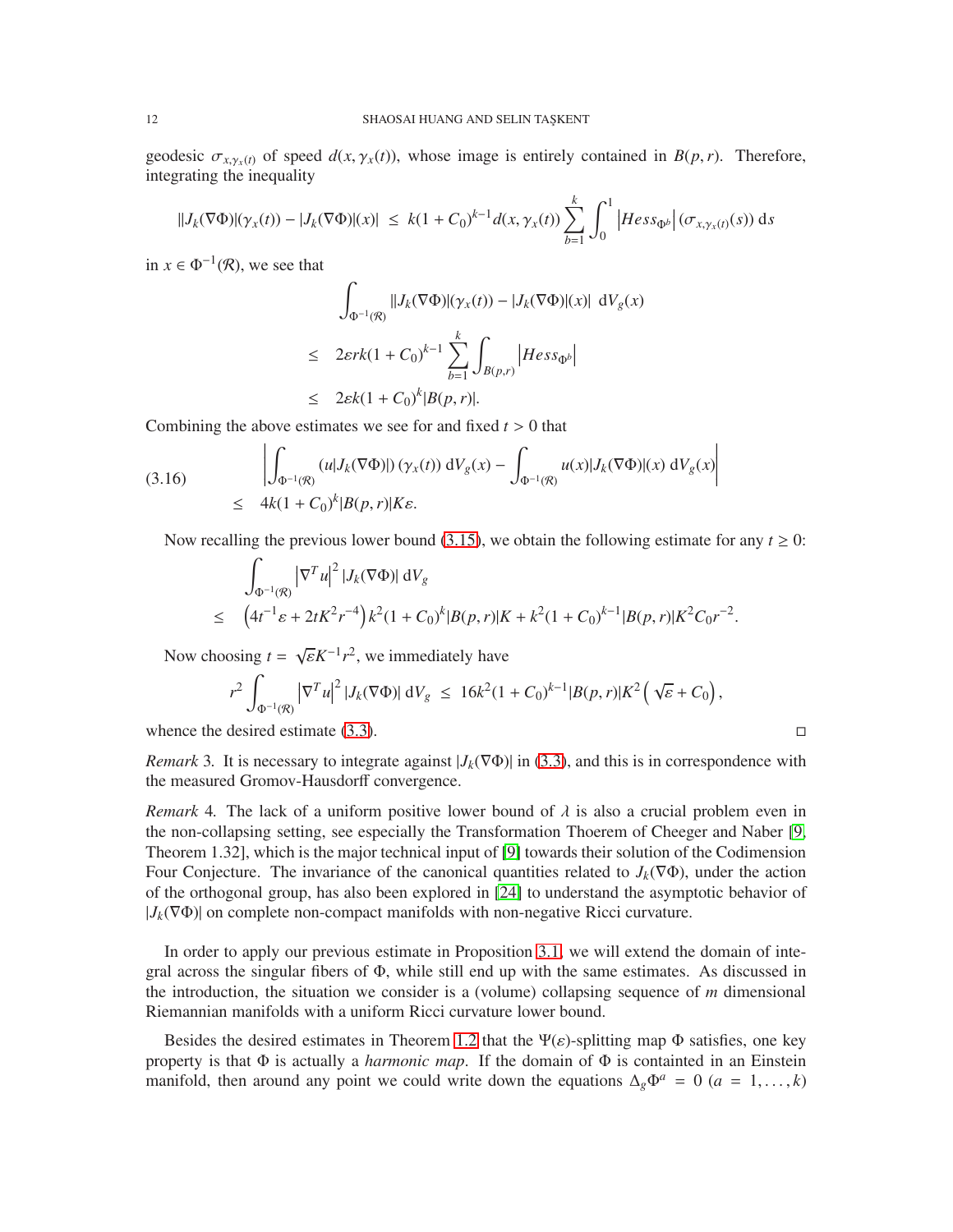under the harmonic coordinates. Under such coordinates, the components of  $g$  are real analytic and determine the coefficients of  $\Delta_g$ , implying that each  $\Phi^a$  (*a* = 1, ..., *k*) is an analytic function. Therefore Φ is an analytic map once we assume its domain is in an Einstein manifold. To extend the estimate in Proposition [3.1](#page-7-4) across the singular fibers of  $\Phi$ , let us recall the following fact for analytic maps (see [\[22,](#page-15-8) §3.1, Exercise 4(a)]):

<span id="page-12-1"></span>**Lemma 3.2** (Nullity of singular fibers). *Suppose*  $\Phi : M \to N$  is an analytic map, whose domain *is connected and has dimension no less than that of the codomain. Let* <sup>Σ</sup> <sup>⊂</sup> *M denote the set of singular points of*  $\Phi$ *, then*  $\Phi^{-1}(\Phi(\Sigma))$  *has measure zero in M*.

Applying a standard technique due to Cheeger and Colding we could further relax the assumption of  $||Hess_u||_{L^2}$  to a local integral bound of  $\Delta u$  in the following

<span id="page-12-0"></span>Theorem 3.3. *With the same setting as in Theorem [1.2,](#page-1-0) we further assume that g is real analytic. Let u be a smooth function on B*(*p*, 2*r*) *with*

<span id="page-12-3"></span>
$$
\sup_{B(x,2r)} |u| + r|\nabla u| \leq K,
$$

*then there is some positive constant*  $C_2(m, k)$ *, independent of*  $\varepsilon \in (0, \varepsilon(m))$  *and*  $r \in (0, 1)$ *, such that* 

$$
(3.18) \t r^2 \int_{B(p,r)} |\nabla^T u|^2 dV_g \leq C_2(m,k) \Big( \varepsilon^{\frac{1}{2}} + \Psi(\varepsilon, l^{-1}|m) \Big) \Big( K^2 + ||\Delta u||_{\bar{L}^2(B(p,2r))} Kr^2 \Big),
$$

*where the*  $\bar{L}^2$  *norm denotes the*  $L^2$ -*average, and*  $\Psi(\varepsilon, l^{-1}|m)$  *is the same as the one obtained in Theorem [1.2.](#page-1-0)*

*Proof.* Let  $\mathcal{R} \subset \Phi(B(p, r))$  be the regular values of  $\Phi$ , then by Lemma [3.2](#page-12-1) we clearly have

<span id="page-12-2"></span>(3.19) 
$$
|\Phi^{-1}(\mathcal{R})| = |B(p, r)|.
$$

Moreover, the assumption [\(3.2\)](#page-7-1) of  $\Phi$  in Proposition [3.1](#page-7-4) is satisfied with  $C_0 = \Psi = \Psi(\varepsilon, l^{-1}|m)$ .

We only need to further control  $\frac{||Hess_u||_{L^2(B(p,r))}}{||Hess_u||_{L^2(B(p,r))}}$  following Cheeger and Colding's well-known argument based on their construction of a controlled cut-off function  $\varphi$  supported on  $B(p, 2r)$ , such that  $\varphi \equiv 1$  within  $B(p, r + 4\varepsilon r)$  and  $r|\nabla \varphi| + r^2|\Delta \varphi| \leq 2C_{ctf}(m)$ . Testing the Weitzenböck formula applied to *u* against  $\varphi$  on  $B(p, 2r)$ , and applying integration by parts and Hölder's inequality we see

$$
\int_{B(p,2r)} \varphi |Hess_{u}|^{2} \leq \frac{1}{2} \int_{B(p,2r)} (|\Delta \varphi| + 2\lambda (m-1)) |\nabla u|^{2} + \int_{B(p,2r)} (\Delta u)^{2} \varphi + |\Delta u| |\langle \nabla \varphi, \nabla u \rangle|
$$
\n
$$
\leq \left( 8C_{ctf}(m)r^{-2} + (m-1)(\varepsilon r)^{2} \right) K^{2} r^{-2} + \frac{3}{2} ||\Delta u||_{L^{2}(B(p,2r))}^{2}.
$$

Therefore, by assuming  $C_{ctf}(m) > 1$  without loss of any generality, we get

$$
(3.20) \qquad \qquad \int_{B(p,r)} |Hess_{u}| \leq 4mC_{ctf}(m)Kr^{-2} + 2||\Delta u||_{\bar{L}^{2}(B(p,2r))}.
$$

Applying this estimate to [\(3.10\)](#page-9-2) and integrating in *t* we immediately see

$$
\int_{\Phi^{-1}(\mathcal{R})} \left( \left| \nabla^T u \right|^2 |J_k(\nabla \Phi)| \right) (\gamma_x(t)) \, \mathrm{d}V_g(x) - \int_{\Phi^{-1}(\mathcal{R})} \left| \nabla^T u \right|^2 (x) |J_k(\nabla \Phi)| (x) \, \mathrm{d}V_g(x)
$$
\n
$$
\geq -16tmk^2 C_{ctf}(m)(1+\Psi)^k |B(p,2r)| K^3 r^{-4} - 4t(1+\Psi)^k ||\Delta u||_{\bar{L}^2(B(p,2r)} |B(p,2r)| K^2 r^{-2},
$$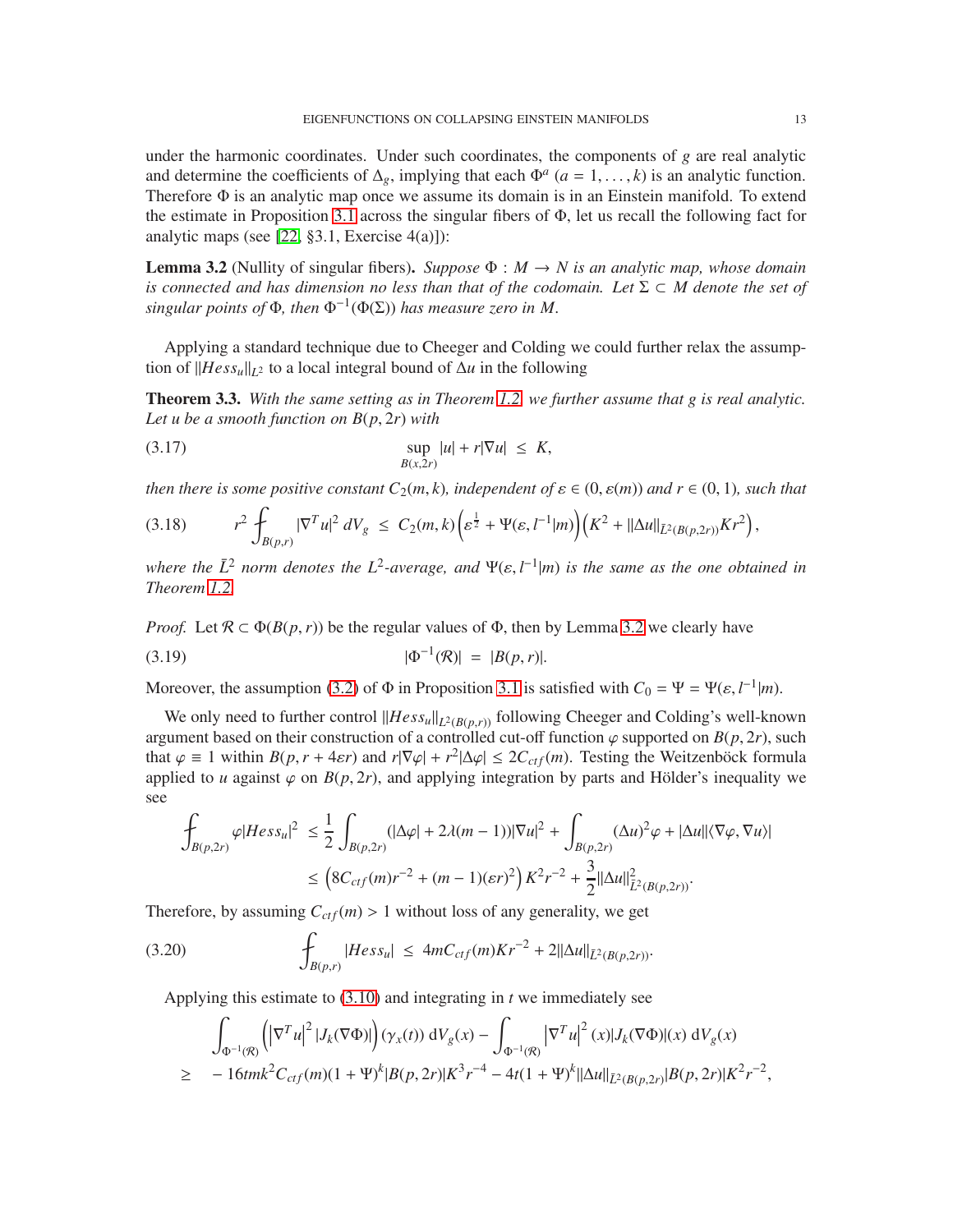and applying this inequality to [\(3.13\)](#page-10-2) and integrating in *t* we have

$$
\int_{\Phi^{-1}(\mathcal{R})} (u|J_k(\nabla \Phi)|) \left(\gamma_x(t)\right) dV_g(x) - \int_{\Phi^{-1}(\mathcal{R})} u(x)|J_k(\nabla \Phi)|(x) dV_g(x)
$$
\n
$$
\geq t \int_{\Phi^{-1}(\mathcal{R})} |\nabla^T u|^2(x)|J_k(\nabla \Phi)|(x) dV_g(x) - tk^2(1+\Psi)^{k-1}|B(p,2r)|\Psi K^2 r^{-2}
$$
\n
$$
-8t^2mk^2C_{ctf}(m)(1+\Psi)^k|B(p,r)|K^3r^{-4} - 2t^2(1+\Psi)^k||\Delta u||_{\bar{L}^2(B(p,2r)}|B(p,2r)|K^2r^{-2}.
$$

These estimates should be compared with  $(3.12)$  and  $(3.15)$ . Now we bring in  $(3.16)$ , the consequence of the smallness of the  $\Phi$ -fibers, to see that for any  $t > 0$ ,

$$
\int_{\Phi^{-1}(\mathcal{R})} |\nabla^{T} u|^2 |J_k(\nabla \Phi)| dV_g
$$
\n
$$
\leq 4kt^{-1} (1 + \Psi)^k |B(p, 2r)| K \varepsilon + k^2 (1 + \Psi)^{k-1} |B(p, 2r)| \Psi K^2 r^{-2}
$$
\n
$$
+ 8tmk^2 C_{ctf}(m)(1 + \Psi)^k |B(p, 2r)| K^3 r^{-4} + 2t(1 + \Psi)^k ||\Delta u||_{\tilde{L}^2(B(p, 2r)} |B(p, 2r)| K^2 r^{-2}
$$
\n
$$
\leq 16mk^2 C_{ctf}(m) \left( t^{-1} \varepsilon + \Psi Kr^{-2} + tK^2 r^{-4} + t ||\Delta u||_{\tilde{L}^2(B(p, 2r)} Kr^{-2}) (1 + \Psi)^{k-1} |B(p, 2r)| K.
$$

Now setting  $t = \sqrt{\varepsilon} K^{-1} r^2$  we have

$$
\int_{\Phi^{-1}(\mathcal{R})} |\nabla^T u|^2 |J_k(\nabla \Phi)| dV_g
$$
\n
$$
\leq 16mk^2 C_{ctf}(m)(2\sqrt{\varepsilon} + \Psi)(1 + \Psi_1)^{k-1} |B(p, 2r)| K^2 r^{-2}
$$
\n
$$
+ 16mk^2 C_{ctf}(m) \sqrt{\varepsilon} ||\Delta u||_{\tilde{L}^2(B(p, 2r)} (1 + \Psi)^{k-1} |B(p, 2r)| K,
$$

and dividing by  $|B(p, r)|$  on both sides we get, by [\(3.19\)](#page-12-2) and the uniform boundedness of  $|\nabla u|$  and  $|J_k(\nabla \Phi)|$ , that

$$
r^2 \int_{B(p,r)} \left|\nabla^T u\right|^2 |J_k(\nabla \Phi)| \, \mathrm{d} V_g \, \leq \, C_2(m,k) \bigg( \varepsilon^{\frac{1}{2}} + \Psi(\varepsilon, l^{-1}|m) \bigg) \big( K^2 + ||\Delta u||_{\bar{L}^2(B(p,2r))} K r^2 \bigg),
$$

where

$$
C_2(m,k) := \left(48mk^2C_{ctf}(m)2^k\right)\sup_{\varepsilon\in(0,\varepsilon(m))}\frac{\Lambda_{m,-\varepsilon^2}(2)}{\Lambda_{m,-\varepsilon^2}(1)}.
$$

is clearly independent of  $\varepsilon \in (0, \varepsilon(m))$  and  $r \in (0, 1)$ .

With Theorem [3.3,](#page-12-0) we could now prove our main theorem by invoking the Cheng-Yau gradient estimate in [\[10\]](#page-14-18):

*Proof of Theorem [1.3.](#page-2-0)* Since (*M*, *g*) is Ricci flat, the metric *g* is analytic. Then the conditions of Theorem [3.3](#page-12-0) are fulfilled. Now if  $u \in C^{\infty}(B(p, 2r))$  further satisfies the eigenfunction equation  $\Delta u = \theta u$ , then by [\[10,](#page-14-18) Theorem 6], we could estimate, for some positive constant  $C_{CY}(m, \theta)$ , that

$$
\sup_{B(p,r)} r|\nabla u| \leq C_{CY}(m,\theta) \sup_{B(p,2r)} |u|.
$$

Plugging this estimate in [\(3.17\)](#page-12-3) we get  $K = (1 + C_{CY}(m, \theta)) ||u||_{L^{\infty}(B(p, 2r))}$ , whence the desired estimate (1.3) with  $C(m, k, \theta) = C_2(m, k)(1 + C_{CY}(m, \theta))$ . estimate [\(1.3\)](#page-2-1) with  $C(m, k, \theta) = C_2(m, k)(1 + C_{CY}(m, \theta)).$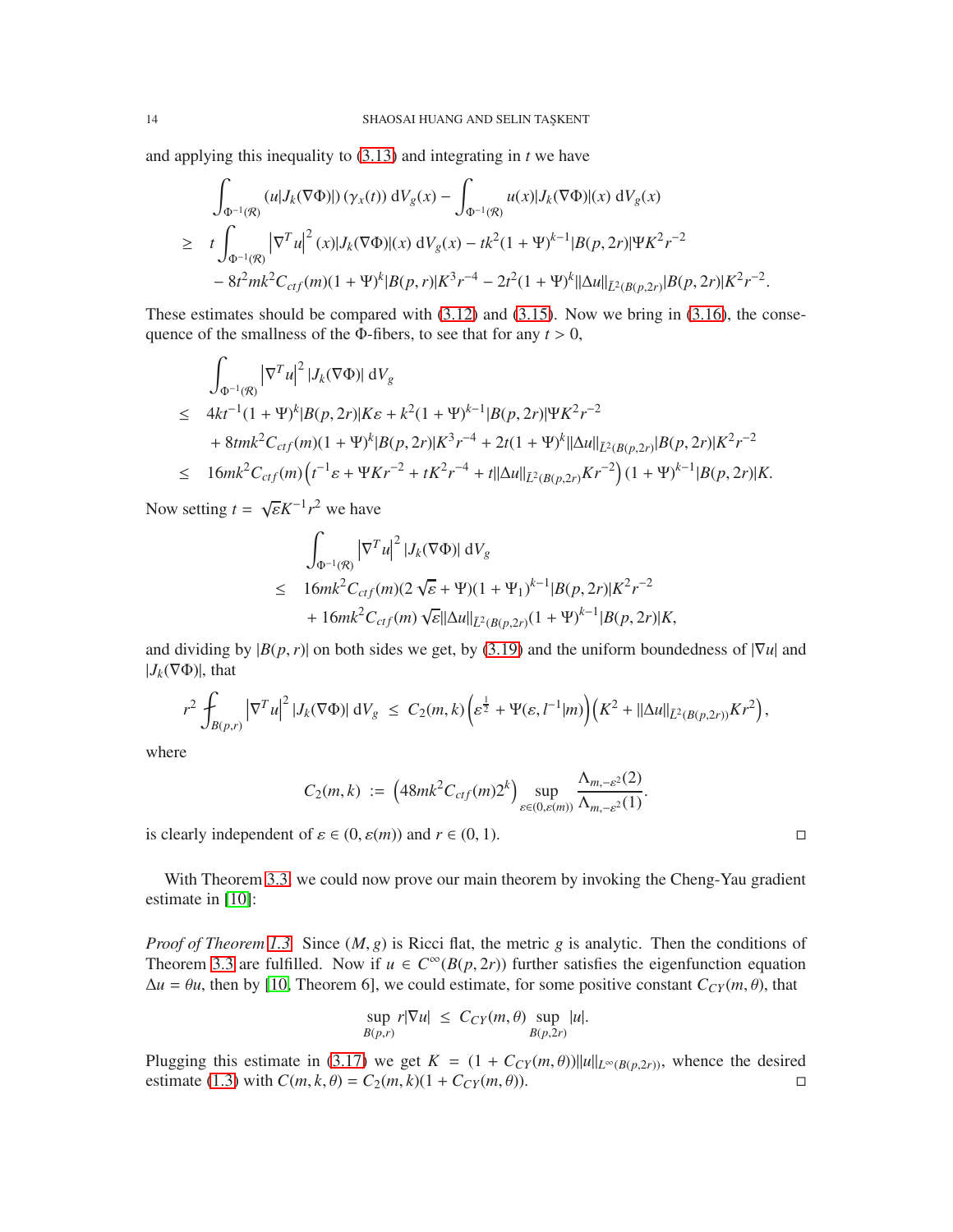*Remark* 5. In fact, for a general function  $u \in C^\infty(B(p, 2r))$ , the quantity  $||u||_{L^\infty(B(p, 2r))}$  on the righthand side of the estimate  $(1.3)$  could be replaced by certain  $L<sup>q</sup>$ -average like

$$
||u||_{\bar{L}^q(B(p,2r))} + ||\Delta u||_{\bar{L}^q(B(p,2r))},
$$

for some  $q > 2m$ . Once we recall, through the work of Anderson [\[4\]](#page-14-19) and more generally the work by Saloff-Coste [\[27\]](#page-15-9), that the Sobolev inequality on a Riemannian manifold with Ricci curvature lower bound involves the correct power of the volume  $|B(p, 2r)|$ , this bound could be obtained by following the routine of De Georgi iteration, starting from the Weitzenböck formula applied to *u*. Here we will save the extra lines of details, as our main concern is about the "nice" functions like the eigenfunctions of the Laplace operator.

Acknowledgement. We would like to thank our advisor Xiuxiong Chen for his constant support. We also thank Yu Li, Song Sun, Bing Wang, Ruobing Zhang and Yongzhe Zhang for their interests in this work.

#### **REFERENCES**

- <span id="page-14-14"></span>[1] Luigi Ambrosio, Nicola Gigli and Giuseppe Savaré, Calculus and heat flow in metric measure spaces and applications to spaces with Ricci bounds from below. *Invent. Math.* 195 (2014), no. 2, 289-391.
- <span id="page-14-15"></span><span id="page-14-13"></span>[2] Luigi Ambrosio, Nicola Gigli and Giuseppe Savaré, Metric measure spaces with Riemannian Ricci curvature bounded from below, *Duke Math. J.* 163 (2014), no. 7, 1405-1490.
- [3] Luigi Ambrosio, Shouhei Honda, Jacobus W. Portegies, and David Tewodrose, Embedding of *RCD*<sup>∗</sup> (*K*, *N*) spaces in *L* <sup>2</sup> via eigenfunctions. *Preprint*, arXiv:1812.03712.
- <span id="page-14-19"></span><span id="page-14-11"></span>[4] Michael Anderson, The *L* 2 structure of moduli spaces of Einstein metrics on 4-manifolds. *Geom. Funct. Anal.* 2 (1992), no. 1, 29-89.
- <span id="page-14-16"></span>[5] Jeff Cheeger, Differentiability of Lipschitz functions on metric measure spaces. *Geom. Funct. Anal.* 9 (1999), no. 3, 428-517.
- <span id="page-14-3"></span>[6] Jeff Cheeger, Structure theory and convergence in Riemannian geometry. *Milan J. Math.* 78 (2010), no. 1, 221- 264.
- [7] Jeff Cheeger and Tobias Colding, On the structure of spaces with Ricci curvature bounded below. II. *J. Di*ff*erential Geom.* 54 (2000), no. 1, 13-35.
- <span id="page-14-9"></span>[8] Jeff Cheeger and Tobias Colding, On the structure of spaces with Ricci curvature bounded below. III. *J. Di*ff*erential Geom.* 54 (2000), no. 1, 37-74.
- <span id="page-14-4"></span>[9] Jeff Cheeger and Aaron Naber, Regularity of Einstein manfiolds and the codimension 4 conjecture. *Ann. of Math.* 182 (2015), no. 3, 1093-1165.
- <span id="page-14-18"></span>[10] Shiu-Yuen Cheng and Shing-Tung Yau, Differential equations on Riemannian manifolds and their geometric applications. *Comm. Pure Appl. Math.* 28 (1975), no. 3, 333 - 354.
- <span id="page-14-7"></span><span id="page-14-6"></span>[11] Tobias Colding, Shanpe of manifolds with positive Ricci curvature. *Invent. Math.* 124 (1996), no. 1-3, 175-191.
- <span id="page-14-8"></span>[12] Tobias Colding, Large manifolds with positive Ricci curvature. *Invent. Math.* 124 (1996), no. 1-3, 193-214.
- <span id="page-14-10"></span>[13] Tobias Colding, Ricci curvature and volume convergence. *Ann. of Math.* 145 (1997), no. 3, 477-501.
- [14] Tobias Colding and Aaron Naber, Sharp Hölder continuity of tangent cones for spaces with a lower Ricci curvature bound and applications. *Ann. of Math.* 176 (2012), no. 2, 1173-1229.
- <span id="page-14-17"></span><span id="page-14-12"></span>[15] Yu Ding, Heat kernels and Green's functions on limit spaces. *Comm. Anal. Geom.* 10 (2002), no.3, 475-514.
- [16] Manfredo Perdigão do Carmo, Riemannian geometry. Translated from the second Portuguese edition by Francis Flaherty. Mathematics: Theory & Applications. *Birkhäuser Boston, Inc., Boston, MA*, 1992.
- <span id="page-14-5"></span>[17] Kenji Fukaya, Collapsing Riemannian manifolds to ones of lower dimensions. *J. Di*ff*erential Geom.* 25 (1987), no. 1, 139-156.
- <span id="page-14-0"></span>[18] Kenji Fukaya, Collapsing of Riemannian manifolds and eigenvalues of Laplace operator. *Invent. Math.* 87 (1987), no. 3, 517-547.
- <span id="page-14-1"></span>[19] Kenji Fukaya, Collapsing Riemannian manifolds to ones with lower dimension II. *J. Math. Soc. Japan* 41 (1989), no. 2, 333-356.
- <span id="page-14-2"></span>[20] Mark Gross and Pelham M. H. Wilson, Large complex structure limits of *K*3 surfaces. *J. Di*ff*erential Geom.* 55 (2000), no. 3, 475 - 546.